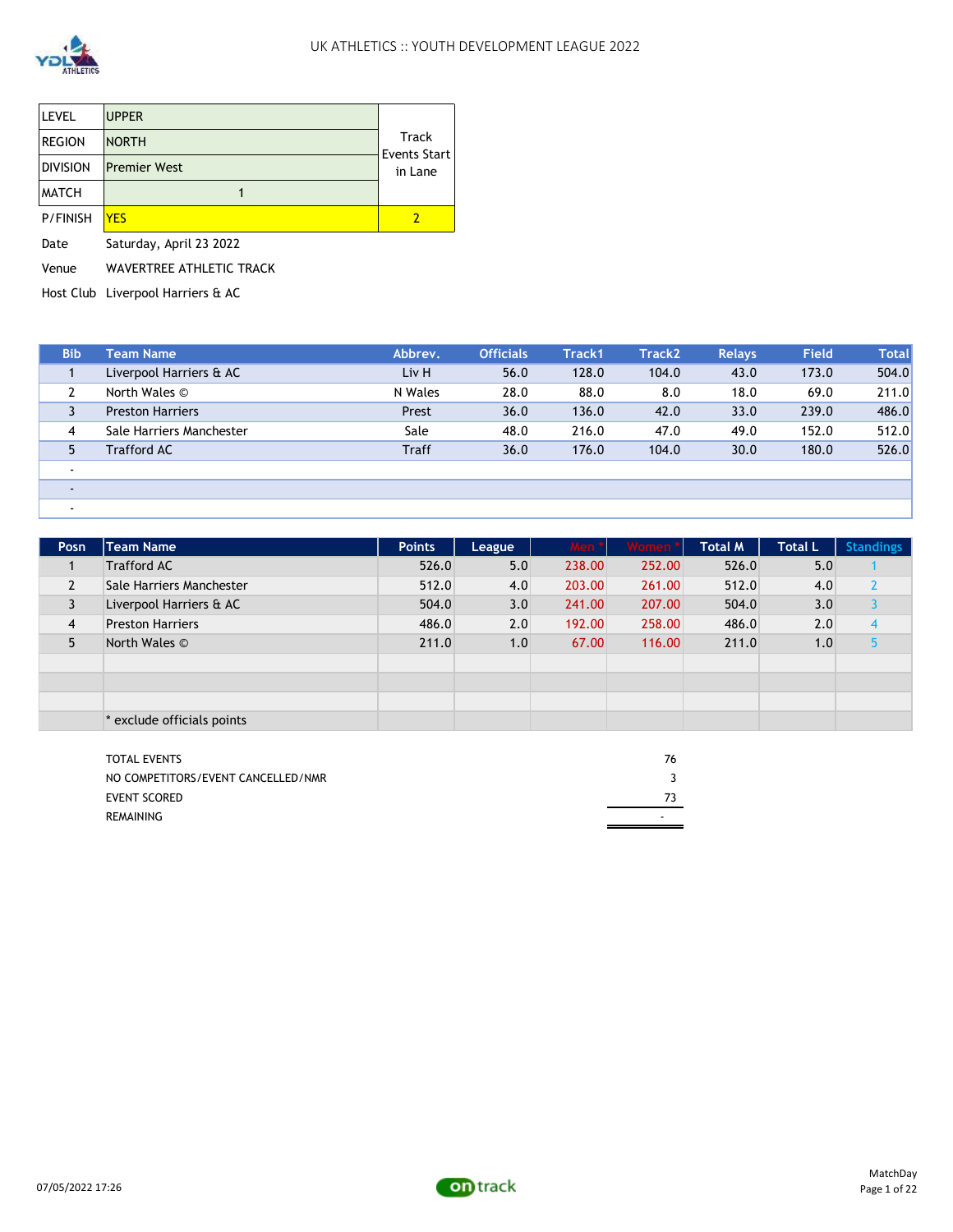

**23/04/2022**

|                |                | 100m U20 Men A            | Wind         | $+0.9$   |                |                |              | 100m U20 Men B             | Wind    | $-0.3$   |              |
|----------------|----------------|---------------------------|--------------|----------|----------------|----------------|--------------|----------------------------|---------|----------|--------------|
|                |                | Posn No. Athlete          | Club         | Perf     | <b>AAA</b>     | Posn           |              | No. Athlete                | Club    | Perf     | AAA          |
| $\mathbf{1}$   | 4              | Marcus MCLEAN (U20)       | Sale         | 11.22    |                | $\mathbf{1}$   |              | 44 Lazarus BENJAMIN (U20)  | Sale    | 11.18    | 3            |
| 2              | 2              | James JOY (U20)           | N Wales      | 11.42    |                | $\overline{2}$ | 11           | Ruachkuoth TER (U20)       | Liv H   | 11.46    |              |
| 3              | 5              | Daniel PINDURA (U20)      | <b>Traff</b> | 11.55    |                | 3              |              | 55 Samuel ASHADU (U20)     | Traff   | 11.87    |              |
| 4              | $\mathbf{1}$   | Matthew LIU (U20)         | Liv H        | 11.61    |                | 4              |              | 22 Jacob EDGHILL (U20)     | N Wales | 12.35    |              |
| 5              | 3              | Daniel SHUTTLEWORTH (U20) | Prest        | 12.98    |                | 5              |              |                            |         |          |              |
| 6              |                |                           |              |          |                | 6              |              |                            |         |          |              |
| $\overline{7}$ |                |                           |              |          |                | $\overline{7}$ |              |                            |         |          |              |
| 8              |                |                           |              |          |                | 8              |              |                            |         |          |              |
|                |                | 200m U20 Men A            | Wind         | $+0.5$   |                |                |              | 200m U20 Men B             | Wind    | $+5.6$   |              |
| Posn           |                | No. Athlete               | Club         | Perf     | AAA            | Posn           |              | No. Athlete                | Club    | Perf     | AAA          |
| 1              | 4              | Marcus MCLEAN (U20)       | Sale         | 22.06    | $\overline{2}$ | $\mathbf{1}$   | 44           | Theo DANQUAH (U20)         | Sale    | 22.22    | $\mathbf{2}$ |
| 2              | $\mathbf{1}$   | Ruachkuoth TER (U20)      | Liv H        | 22.37    | 3              | 2              |              | 55 Samuel ASHADU (U20)     | Traff   | 23.28    |              |
| 3              | $\overline{2}$ | James JOY (U20)           | N Wales      | 23.08    |                | 3              |              |                            |         |          |              |
| 4              | 5              | Daniel PINDURA (U20)      | Traff        | 23.09    |                | 4              |              |                            |         |          |              |
| 5              | 3              | Hayden MIDDLETON (U20)    | Prest        | 24.19    |                | 5              |              |                            |         |          |              |
| 6              |                |                           |              |          |                | 6              |              |                            |         |          |              |
| 7              |                |                           |              |          |                | $\overline{7}$ |              |                            |         |          |              |
| 8              |                |                           |              |          |                | 8              |              |                            |         |          |              |
|                |                | 400m U20 Men A            |              |          |                |                |              | 400m U20 Men B             |         |          |              |
| Posn           |                | No. Athlete               | Club         | Perf     | AAA            | Posn           |              | No. Athlete                | Club    | Perf     | AAA          |
| 1              | 4              | Elliot SAVAGE (U20)       | Sale         | 51.16    | $\overline{3}$ | $\mathbf{1}$   |              | 44 Aidan LYNCH (U20)       | Sale    | 54.06    |              |
| 2              | 5              | Charlie MANSFIELD (U20)   | Traff        | 53.68    |                | $\overline{2}$ |              | 55 Ned SILVEY (U20)        | Traff   | 58.75    |              |
| 3              | $\mathbf{1}$   | Harry SWEENEY (U20)       | Liv H        | 56.79    |                | 3              |              |                            |         |          |              |
| 4              |                |                           |              |          |                | 4              |              |                            |         |          |              |
| 5              |                |                           |              |          |                | 5              |              |                            |         |          |              |
| 6              |                |                           |              |          |                | 6              |              |                            |         |          |              |
| $\overline{7}$ |                |                           |              |          |                | $\overline{7}$ |              |                            |         |          |              |
| 8              |                |                           |              |          |                | 8              |              |                            |         |          |              |
|                |                | 800m U20 Men A            |              |          |                |                |              | 800m U20 Men B             |         |          |              |
|                |                | Posn No. Athlete          | Club         | Perf     | <b>AAA</b>     | Posn           |              | No. Athlete                | Club    | Perf     | <b>AAA</b>   |
| 1              | 4              | Evan SAVAGE (U20)         | Sale         | 02:00.50 |                | $\mathbf{1}$   |              | 44 Aidan LYNCH (U20)       | Sale    | 02:06.40 |              |
| 2              | 5              | Jonathon STOCK (U20)      | Traff        | 02:01.81 |                | $\overline{2}$ |              | 55 Charlie MANSFIELD (U20) | Traff   | 02:06.68 |              |
| 3              | 3              | Charlie HAIGH (U20)       | Prest        | 02:08.20 |                | 3              | $\mathbf{1}$ | Charlie TEARE (U20)        | Liv H   | 02:13.65 |              |
| 4              |                | 11 Harry SWEENEY (U20)    | Liv H        | 02:10.35 |                | 4              |              |                            |         |          |              |
| 5              |                |                           |              |          |                | 5              |              |                            |         |          |              |
| 6              |                |                           |              |          |                | 6              |              |                            |         |          |              |
| $\overline{7}$ |                |                           |              |          |                | 7              |              |                            |         |          |              |
| 8              |                |                           |              |          |                | 8              |              |                            |         |          |              |

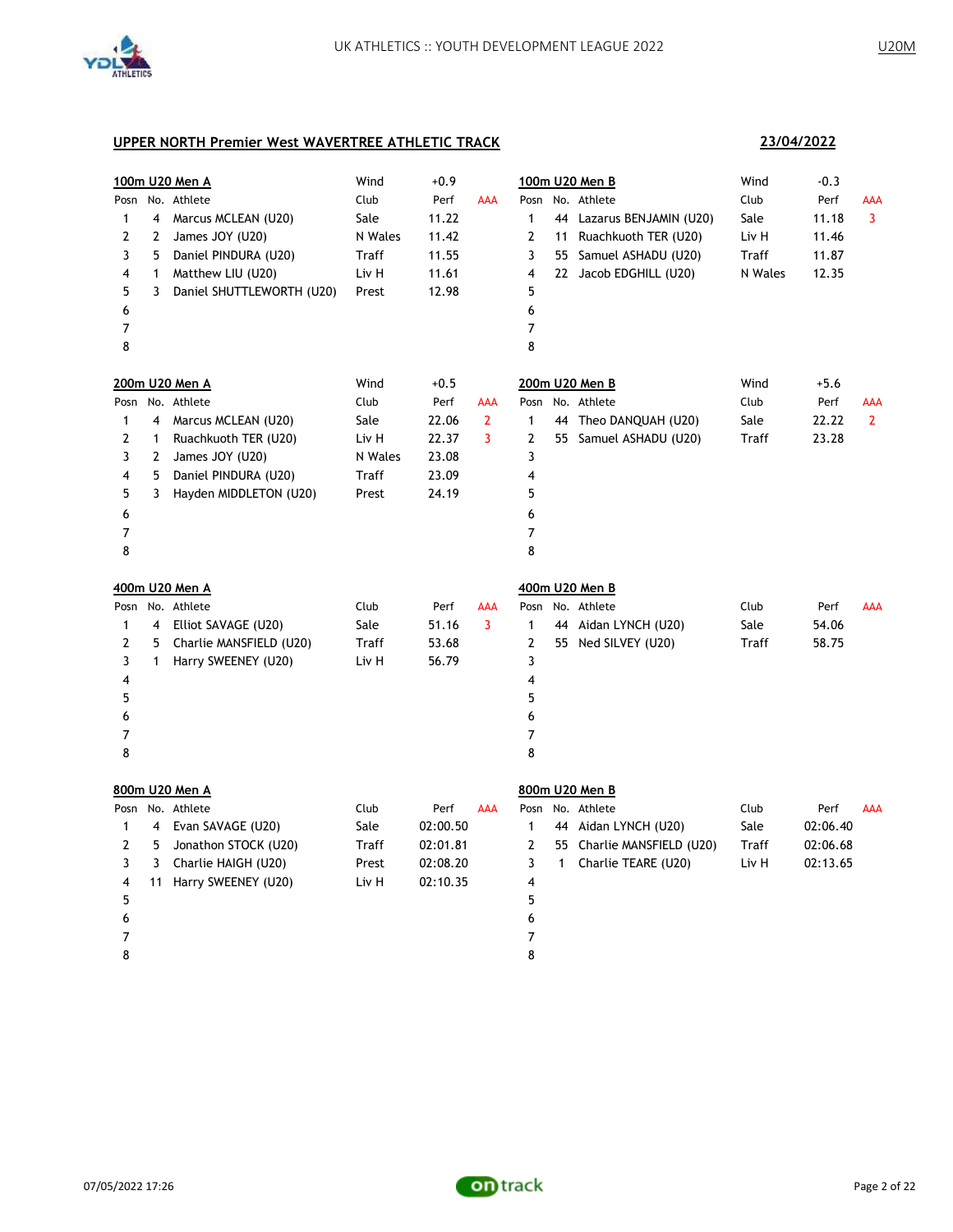

|                |              | 1500m U20 Men A        |              |          |                |                |   | 1500m U20 Men B                   |       |          |            |
|----------------|--------------|------------------------|--------------|----------|----------------|----------------|---|-----------------------------------|-------|----------|------------|
|                |              | Posn No. Athlete       | Club         | Perf     | AAA            |                |   | Posn No. Athlete                  | Club  | Perf     | <b>AAA</b> |
| $\mathbf{1}$   |              | 5 Samuel HOPKINS (U20) | Traff        | 04:07.61 |                | $\mathbf{1}$   |   | 55 Matthew RUSSELL (U17)          | Traff | 04:17.33 |            |
| $\overline{2}$ | 3            | Max CUNNINGHAM (U20)   | Prest        | 04:11.53 |                | $\mathbf{2}$   | 1 | Charlie TEARE (U20)               | Liv H | 04:29.68 |            |
| 3              | 4            | Alex JAMES (U20)       | Sale         | 04:15.40 |                | 3              |   |                                   |       |          |            |
| 4              |              | 11 Harry SWEENEY (U20) | Liv H        | 04:23.23 |                | 4              |   |                                   |       |          |            |
| 5              |              |                        |              |          |                | 5              |   |                                   |       |          |            |
| 6              |              |                        |              |          |                | 6              |   |                                   |       |          |            |
| 7              |              |                        |              |          |                | $\overline{7}$ |   |                                   |       |          |            |
| 8              |              |                        |              |          |                | 8              |   |                                   |       |          |            |
|                |              | 3000m U20 Men A        |              |          |                |                |   | 3000m U20 Men B                   |       |          |            |
|                |              | Posn No. Athlete       | Club         | Perf     | AAA            |                |   | Posn No. Athlete                  | Club  | Perf     | AAA        |
| $\mathbf{1}$   | $\mathbf{1}$ | Jamie FORD (U20)       | Liv H        | 09:32.71 |                | $\mathbf{1}$   |   | 11 Alex KELLY (U20)               | Liv H | 09:41.15 |            |
| 2              | 3            | Billy REID (U20)       | Prest        | 10:03.44 |                | $\mathbf 2$    |   |                                   |       |          |            |
| 3              | 4            | Ben EDWARDS (U20)      | Sale         | 11:07.13 |                | 3              |   |                                   |       |          |            |
| 4              |              |                        |              |          |                | 4              |   |                                   |       |          |            |
| 5              |              |                        |              |          |                | 5              |   |                                   |       |          |            |
| 6              |              |                        |              |          |                | 6              |   |                                   |       |          |            |
| $\overline{7}$ |              |                        |              |          |                | $\overline{7}$ |   |                                   |       |          |            |
| 8              |              |                        |              |          |                | 8              |   |                                   |       |          |            |
|                |              | 110m Hurdles U20 Men A | Wind         | $+2.0$   |                |                |   | 110m Hurdles U20 Men B            | Wind  | $+2.0$   |            |
|                |              | Posn No. Athlete       | Club         | Perf     | AAA            |                |   | Posn No. Athlete                  | Club  | Perf     | AAA        |
| $\mathbf{1}$   |              | 3 Harry BURROW (U20)   | Prest        | 16.16    |                | $\mathbf{1}$   |   | 33 Daniel SHUTTLEWORTH (U20 Prest |       | 19.80    |            |
| $\overline{2}$ |              |                        |              |          |                | $\overline{2}$ |   |                                   |       |          |            |
| 3              |              |                        |              |          |                | 3              |   |                                   |       |          |            |
| 4              |              |                        |              |          |                | 4              |   |                                   |       |          |            |
| 5              |              |                        |              |          |                | 5              |   |                                   |       |          |            |
| 6              |              |                        |              |          |                | 6              |   |                                   |       |          |            |
| $\overline{7}$ |              |                        |              |          |                | 7              |   |                                   |       |          |            |
| 8              |              |                        |              |          |                | 8              |   |                                   |       |          |            |
|                |              | 400m Hurdles U20 Men A |              |          |                |                |   | 400m Hurdles U20 Men B            |       |          |            |
|                |              | Posn No. Athlete       | Club         | Perf     | AAA            |                |   | Posn No. Athlete                  | Club  | Perf     | AAA        |
| $\mathbf{1}$   |              | 5 Louis MORRISON (U20) | <b>Traff</b> | 56.84    | $\overline{3}$ | $\mathbf{1}$   |   |                                   |       |          |            |
| $\overline{2}$ |              |                        |              |          |                | $\overline{2}$ |   |                                   |       |          |            |
| 3              |              |                        |              |          |                | 3              |   |                                   |       |          |            |
| 4              |              |                        |              |          |                | 4              |   |                                   |       |          |            |
| 5              |              |                        |              |          |                | 5              |   |                                   |       |          |            |
| 6              |              |                        |              |          |                | 6              |   |                                   |       |          |            |
| 7              |              |                        |              |          |                | $\overline{7}$ |   |                                   |       |          |            |
| 8              |              |                        |              |          |                | 8              |   |                                   |       |          |            |

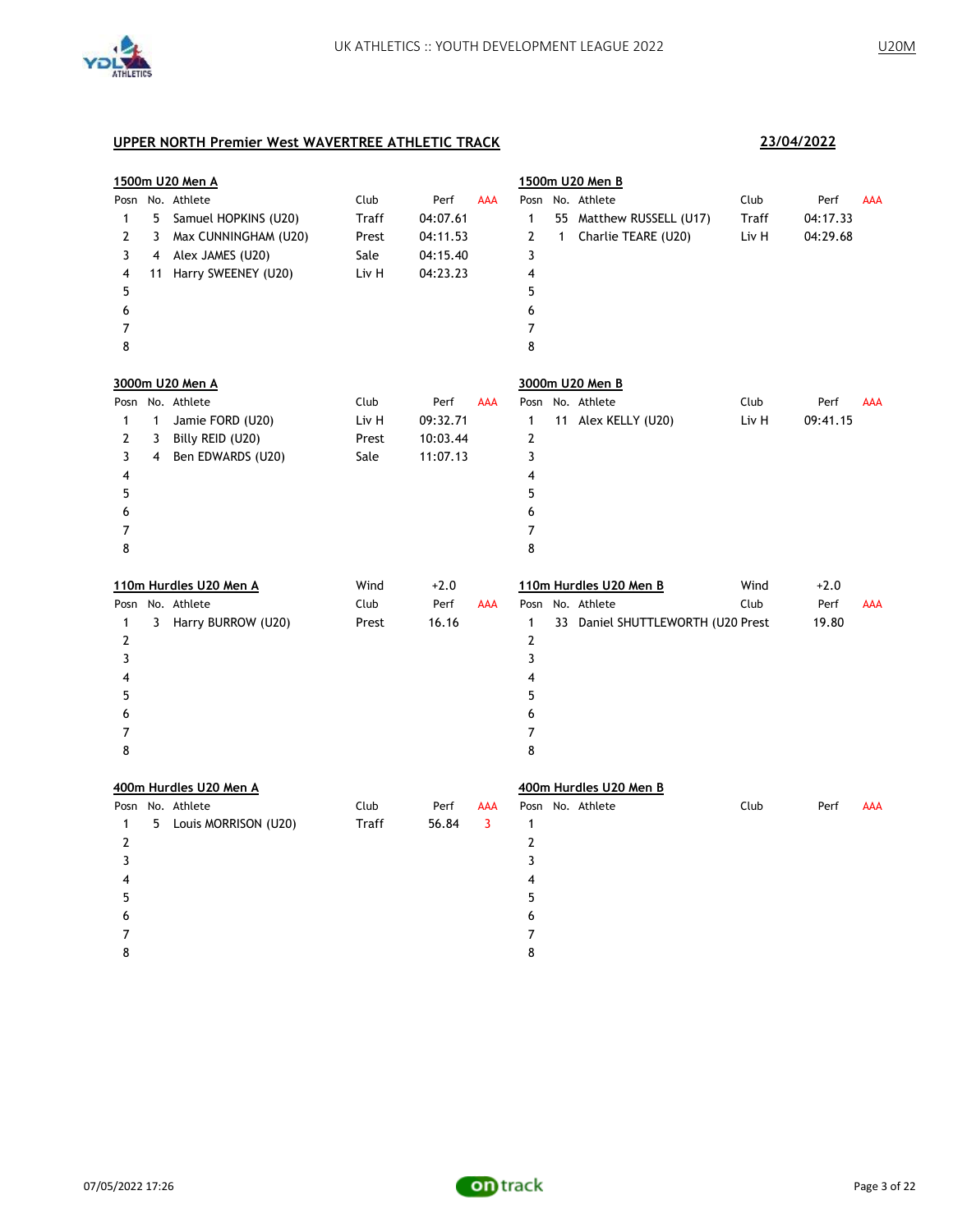

|       | 2000m s/c U20 Men A |                       |              |          |                |      | 2000m s/c U20 Men B |                         |       |          |            |  |  |
|-------|---------------------|-----------------------|--------------|----------|----------------|------|---------------------|-------------------------|-------|----------|------------|--|--|
| Posn  |                     | No. Athlete           | Club         | Perf     | <b>AAA</b>     | Posn |                     | No. Athlete             | Club  | Perf     | <b>AAA</b> |  |  |
| 1     | 1                   | Charlie TEARE (U20)   | Liv H        | 06:52.99 |                | 1    | 11                  | Benjamin ROACH (U20)    | Liv H | 07:44.89 |            |  |  |
| 2     | 5                   | Ned SILVEY (U20)      | <b>Traff</b> | 07:33.24 |                | 2    |                     |                         |       |          |            |  |  |
| 3     | 3                   | Luke SUFFOLK (U20)    | Prest        | 07:39.25 |                | 3    |                     |                         |       |          |            |  |  |
| 4     |                     |                       |              |          |                | 4    |                     |                         |       |          |            |  |  |
| 5     |                     |                       |              |          |                | 5    |                     |                         |       |          |            |  |  |
| 6     |                     |                       |              |          |                | 6    |                     |                         |       |          |            |  |  |
| 7     |                     |                       |              |          |                | 7    |                     |                         |       |          |            |  |  |
| 8     |                     |                       |              |          |                | 8    |                     |                         |       |          |            |  |  |
|       |                     | Long Jump U20 Men A   |              |          |                |      |                     | Long Jump U20 Men B     |       |          |            |  |  |
| Posn  |                     | Bib Athlete           | Club         | Perf     | <b>AAA</b>     | Posn |                     | Bib Athlete             | Club  | Perf     | <b>AAA</b> |  |  |
| 1     | 55                  | Sam DANSON (U20)      | <b>Traff</b> | 6.91 0.7 | $\mathbf{1}$   | 1    | 5                   | Daniel AKINRADEWO (U20) | Traff | 5.98 2.7 |            |  |  |
| 2     | 3                   | Scott SINCLAIR (U20)  | Prest        | 6.78 1.9 | 2              | 2    |                     |                         |       |          |            |  |  |
| 3     | 1                   | Matthew LIU (U20)     | Liv H        | 6.713.4  | $\overline{2}$ | 3    |                     |                         |       |          |            |  |  |
| 4     | 2                   | Jacob EDGHILL (U20)   | N Wales      | 5.96 2.5 |                | 4    |                     |                         |       |          |            |  |  |
| 5     |                     |                       |              |          |                | 5    |                     |                         |       |          |            |  |  |
| 6     |                     |                       |              |          |                | 6    |                     |                         |       |          |            |  |  |
| 7     |                     |                       |              |          |                | 7    |                     |                         |       |          |            |  |  |
| 8     |                     |                       |              |          |                | 8    |                     |                         |       |          |            |  |  |
|       |                     | High Jump U20 Men A   |              |          |                |      |                     | High Jump U20 Men B     |       |          |            |  |  |
| Posn  |                     | Bib Athlete           | Club         | Perf     | <b>AAA</b>     | Posn |                     | Bib Athlete             | Club  | Perf     | <b>AAA</b> |  |  |
| $1 =$ | 5.                  | Louis MORRISON (U20)  | Traff        | 1.75     |                | 1    | 3                   | George LOWE (U20)       | Prest | 1.70     |            |  |  |
| $1 =$ |                     | 33 Harry BURROW (U20) | Prest        | 1.75     |                |      |                     |                         |       |          |            |  |  |

|      |   | Triple Jump U20 Men A   |              |              |     | Triple Jump U20 Men B |      |      |            |  |  |  |  |
|------|---|-------------------------|--------------|--------------|-----|-----------------------|------|------|------------|--|--|--|--|
| Posn |   | Bib Athlete             | Club         | Perf         | AAA | Posn Bib Athlete      | Club | Perf | <b>AAA</b> |  |  |  |  |
| 1.   | 3 | Scott SINCLAIR (U20)    | Prest        | 14.48 1.4    | - 1 |                       |      |      |            |  |  |  |  |
| 2    | 5 | Daniel AKINRADEWO (U20) | <b>Traff</b> | $13.972.1$ 2 |     | 2                     |      |      |            |  |  |  |  |
|      |   |                         |              |              |     |                       |      |      |            |  |  |  |  |
| 4    |   |                         |              |              |     | 4                     |      |      |            |  |  |  |  |
|      |   |                         |              |              |     | ל                     |      |      |            |  |  |  |  |
| 6    |   |                         |              |              |     | 6                     |      |      |            |  |  |  |  |
|      |   |                         |              |              |     |                       |      |      |            |  |  |  |  |
| 8    |   |                         |              |              |     | 8                     |      |      |            |  |  |  |  |
|      |   |                         |              |              |     |                       |      |      |            |  |  |  |  |

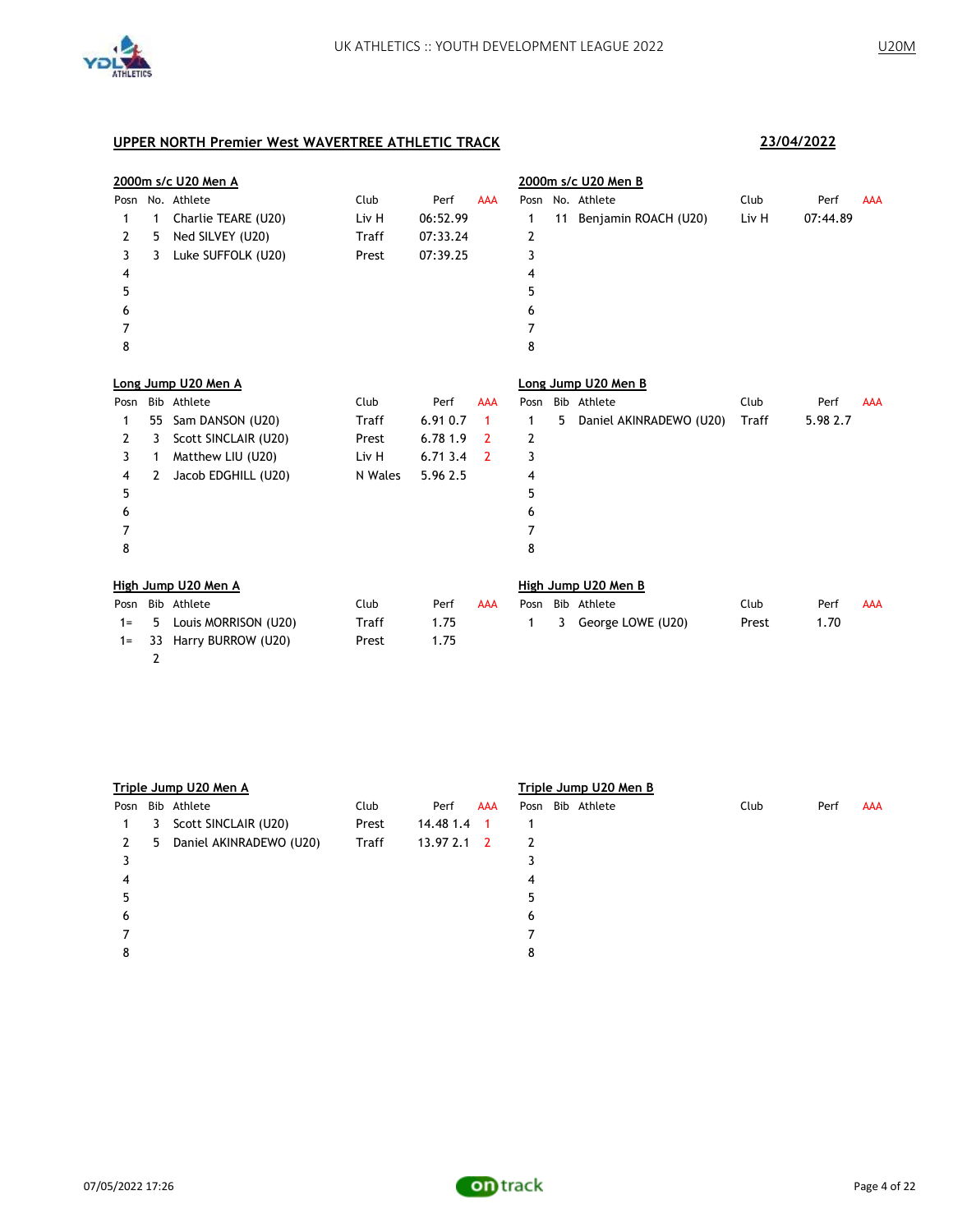

| Pole Vault U20 Men A |                      |       |      |     |      | Pole Vault U20 Men B |                         |      |      |     |  |  |
|----------------------|----------------------|-------|------|-----|------|----------------------|-------------------------|------|------|-----|--|--|
|                      | Posn Bib Athlete     | Club  | Perf | AAA | Posn |                      | Bib Athlete             | Club | Perf | AAA |  |  |
|                      | 4 George SPAIN (U20) | Sale  | 3.40 |     |      |                      | 44 Ruari MCDONALD (U20) | Sale | 3.20 |     |  |  |
|                      | Conal MCMAHON (U20)  | Liv H | 2.90 |     |      |                      |                         |      |      |     |  |  |

|      |              | Shot U20 Men A                     |              |       |                |              |    | Shot U20 Men B                     |       |       |            |
|------|--------------|------------------------------------|--------------|-------|----------------|--------------|----|------------------------------------|-------|-------|------------|
| Posn |              | Bib Athlete                        | Club         | Perf  | AAA            | Posn         |    | Bib Athlete                        | Club  | Perf  | <b>AAA</b> |
| 1    | 3            | Isaac Kambamba DELANEY (U20) Prest |              | 17.17 | $\mathbf{1}$   | 1            | 55 | Cameron UNSWORTH (U20)             | Traff | 12.65 | 3          |
| 2    | 5.           | Caden UZOIGWE (U20)                | <b>Traff</b> | 13.91 | $\overline{2}$ | $\mathbf{2}$ | 33 | Will WATERS (U20)                  | Prest | 10.45 |            |
| 3    | $\mathbf{1}$ | Cameron SCOTT-ALLAN (U20)          | Liv H        | 11.62 |                | 3            | 11 | Benjamin ROACH (U20)               | Liv H | 5.98  |            |
| 4    | 4            | Theo DANQUAH (U20)                 | Sale         | 8.04  |                | 4            |    |                                    |       |       |            |
| 5    |              |                                    |              |       |                | 5            |    |                                    |       |       |            |
| 6    |              |                                    |              |       |                | 6            |    |                                    |       |       |            |
| 7    |              |                                    |              |       |                | 7            |    |                                    |       |       |            |
| 8    |              |                                    |              |       |                | 8            |    |                                    |       |       |            |
|      |              | Discus U20 Men A                   |              |       |                |              |    | Discus U20 Men B                   |       |       |            |
| Posn |              | Bib Athlete                        | Club         | Perf  | <b>AAA</b>     |              |    | Posn Bib Athlete                   | Club  | Perf  | <b>AAA</b> |
| 1    | 5            | Caden UZOIGWE (U20)                | <b>Traff</b> | 45.78 | $\mathbf{1}$   | 1            |    | 55 Cameron UNSWORTH (U20)          | Traff | 35.11 |            |
| 2    | 3            | Isaac Kambamba DELANEY (U20) Prest |              | 43.93 | $\overline{2}$ | 2            |    | 33 George LOWE (U20)               | Prest | 29.83 |            |
| 3    | 1            | Cameron SCOTT-ALLAN (U20)          | Liv H        | 25.67 |                | 3            |    |                                    |       |       |            |
| 4    |              |                                    |              |       |                | 4            |    |                                    |       |       |            |
| 5    |              |                                    |              |       |                | 5            |    |                                    |       |       |            |
| 6    |              |                                    |              |       |                | 6            |    |                                    |       |       |            |
| 7    |              |                                    |              |       |                | 7            |    |                                    |       |       |            |
| 8    |              |                                    |              |       |                | 8            |    |                                    |       |       |            |
|      |              | Hammer U20 Men A                   |              |       |                |              |    | Hammer U20 Men B                   |       |       |            |
|      |              | Posn Bib Athlete                   | Club         | Perf  | <b>AAA</b>     |              |    | Posn Bib Athlete                   | Club  | Perf  | <b>AAA</b> |
| 1    | $\mathbf{1}$ | Cameron SCOTT-ALLAN (U20)          | Liv H        | 38.42 |                | 1            |    | 33 Isaac Kambamba DELANEY (L Prest |       | 27.51 |            |
| 2    | 3            | George LOWE (U20)                  | Prest        | 30.37 |                | 2            |    |                                    |       |       |            |
| 3    |              |                                    |              |       |                | 3            |    |                                    |       |       |            |
| 4    |              |                                    |              |       |                | 4            |    |                                    |       |       |            |
| 5    |              |                                    |              |       |                | 5            |    |                                    |       |       |            |
| 6    |              |                                    |              |       |                | 6            |    |                                    |       |       |            |
| 7    |              |                                    |              |       |                | 7            |    |                                    |       |       |            |
| 8    |              |                                    |              |       |                | 8            |    |                                    |       |       |            |

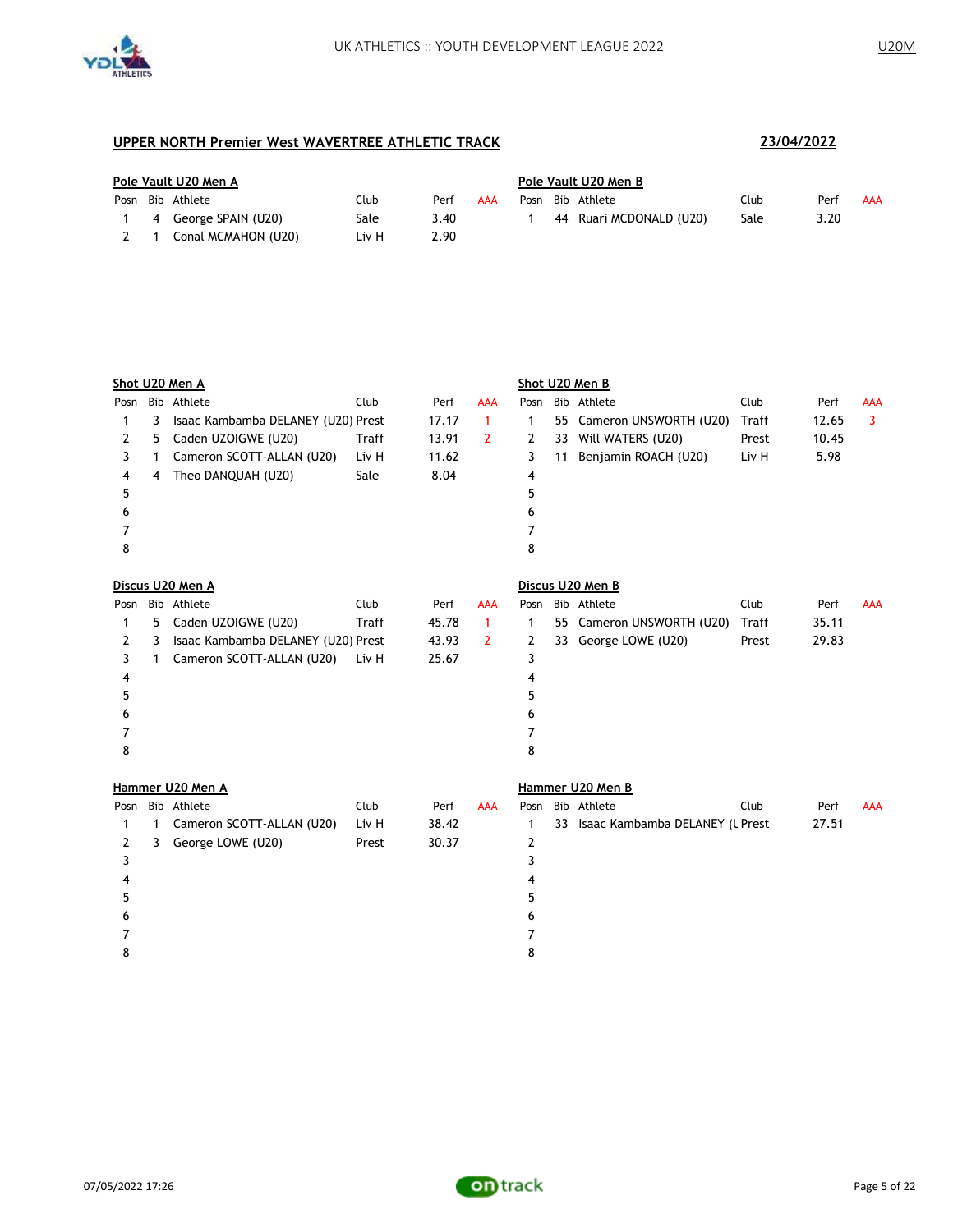

|      | Javelin U20 Men A |                          |       |       |            |      |    | Javelin U20 Men B     |       |       |            |  |  |  |
|------|-------------------|--------------------------|-------|-------|------------|------|----|-----------------------|-------|-------|------------|--|--|--|
| Posn |                   | Bib Athlete              | Club  | Perf  | <b>AAA</b> | Posn |    | Bib Athlete           | Club  | Perf  | <b>AAA</b> |  |  |  |
|      | 3                 | George LOWE (U20)        | Prest | 49.31 | 3          |      |    | 33 Harry BURROW (U20) | Prest | 35.42 |            |  |  |  |
| 2    |                   | 5 Cameron UNSWORTH (U20) | Traff | 38.80 |            | 2    | 11 | Alex KELLY (U20)      | Liv H | 7.07  |            |  |  |  |
|      |                   | Jamie FORD (U20)         | Liv H | 12.45 |            | 3    |    |                       |       |       |            |  |  |  |
| 4    |                   |                          |       |       |            | 4    |    |                       |       |       |            |  |  |  |
|      |                   |                          |       |       |            | 5    |    |                       |       |       |            |  |  |  |
| 6    |                   |                          |       |       |            | 6    |    |                       |       |       |            |  |  |  |
|      |                   |                          |       |       |            |      |    |                       |       |       |            |  |  |  |
| 8    |                   |                          |       |       |            | 8    |    |                       |       |       |            |  |  |  |

### **4 x 100m U20 Men A**

|   | Posn No. Runners                                                                               | Club  | Perf  |
|---|------------------------------------------------------------------------------------------------|-------|-------|
| 4 | Theo DANQUAH (U20), Marcus MCLEAN (U20), Lazarus BENJAMIN (U20), Toluwalase ADEYEMI (U17)      | Sale  | 44.61 |
|   | 2 3 Harry BURROW (U20), Daniel SHUTTLEWORTH (U20), Corey MIDDLETON (U17), Scott SINCLAIR (U20) | Prest | 49.01 |
|   | Ben TAYLOR (U17), Liam MCCAY (U17), Benjamin ROACH (U20), Iwan WILLIAMS (U17)                  | Liv H | 54.71 |
|   |                                                                                                |       |       |
|   |                                                                                                |       |       |

- 
- 
- 

### **4 x 400m U20 Men A**

|   |                | Posn No. Runners                                                                        | Club  | Perf     |
|---|----------------|-----------------------------------------------------------------------------------------|-------|----------|
|   | $\overline{4}$ | Elliot SAVAGE (U20), Evan SAVAGE (U20), Aidan LYNCH (U20), Joel DANQUAH (U17)           | Sale  | 03:39.25 |
|   |                | 5 Ned SILVEY (U20), Charlie MANSFIELD (U20), Jonathon STOCK (U20), Samuel HOPKINS (U20) | Traff | 03:40.26 |
|   | - 3            | Charlie HAIGH (U20), Scott SINCLAIR (U20), Hayden MIDDLETON (U20), Harry APPLETON (U17) | Prest | 03:44.25 |
| 4 |                | Harry SWEENEY (U20), Alex KELLY (U20), Jamie FORD (U20), Benjamin ROACH (U20)           | Liv H | 04:11.76 |
|   |                |                                                                                         |       |          |

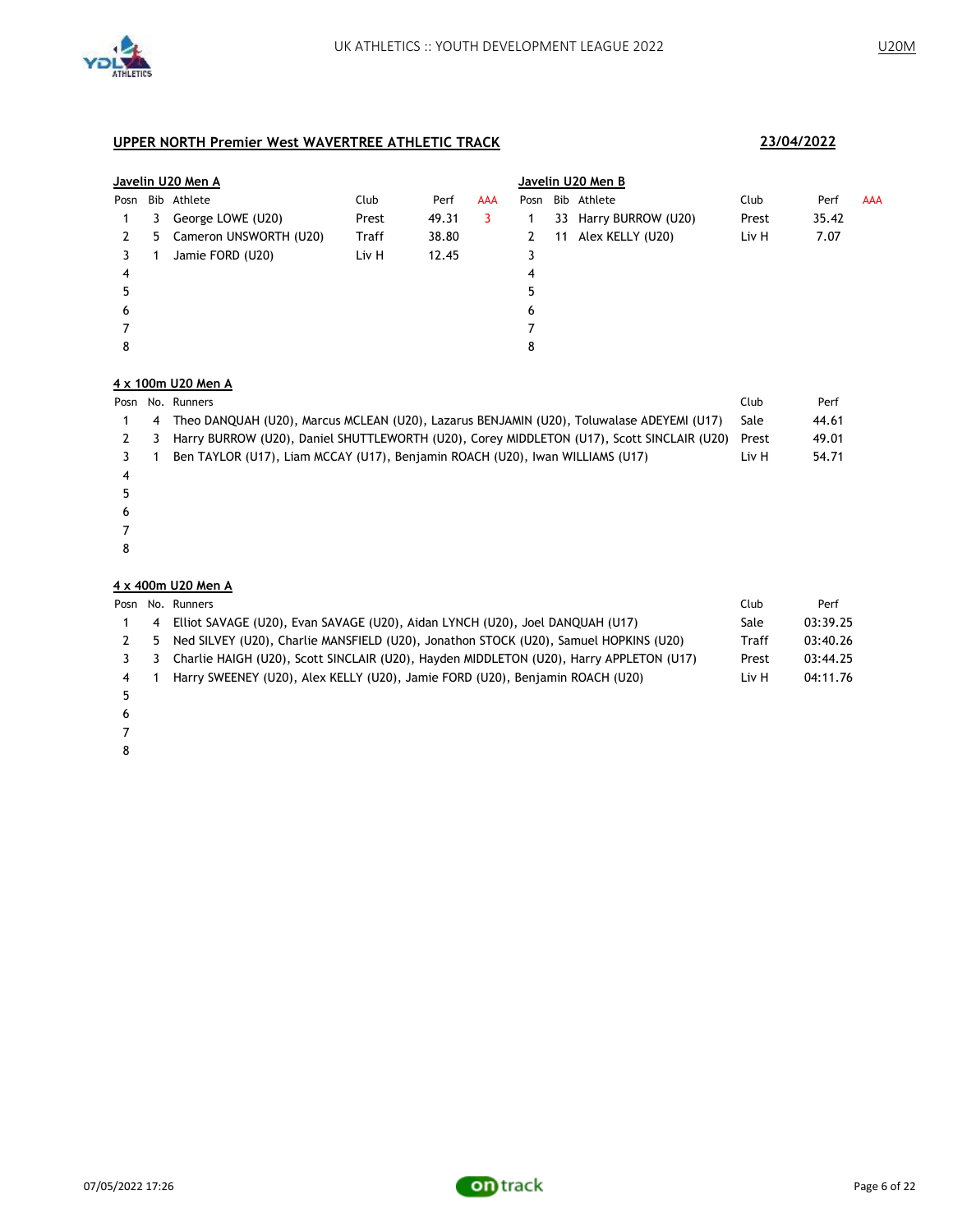

**23/04/2022**

| 1<br>2<br>3<br>4<br>5<br>6<br>7              | 5<br>1<br>4<br>2<br>3                  | 100m U20 Women A<br>Posn No. Athlete<br>Trezeguet TAYLOR (U20)<br>Meg CORKER (U20)<br>Praise OWOEYE (U20)<br>Arian WILLIAMS (U20)<br>Eleanor NOBLET (U20)             | Wind<br>Club<br>Traff<br>Liv H<br>Sale<br>N Wales<br>Prest | $+1.1$<br>Perf<br>12.28<br>12.68<br>12.69<br>12.97<br>13.04 | AAA<br>$\mathbf{2}$                 | 1<br>2<br>3<br>4<br>5<br>6<br>7                           | 11       | 100m U20 Women B<br>Posn No. Athlete<br>44 Freya DOCKERTY (U17)<br>55 Renee SINCLAIR (U20)<br>33 Lucy FYFFE (U20)<br>22 Non Elen REDVERS JONES (U. N Wales<br>Alisha CARROLL (U17) | Wind<br>Club<br>Sale<br>Traff<br>Prest<br>Liv H | $-0.1$<br>Perf<br>12.70<br>13.30<br>13.46<br>13.61<br>14.23 | <b>AAA</b> |
|----------------------------------------------|----------------------------------------|-----------------------------------------------------------------------------------------------------------------------------------------------------------------------|------------------------------------------------------------|-------------------------------------------------------------|-------------------------------------|-----------------------------------------------------------|----------|------------------------------------------------------------------------------------------------------------------------------------------------------------------------------------|-------------------------------------------------|-------------------------------------------------------------|------------|
| 8                                            |                                        | 200m U20 Women A<br>Posn No. Athlete                                                                                                                                  | Wind<br>Club                                               | $+3.0$<br>Perf                                              | AAA                                 | 8                                                         |          | 200m U20 Women B<br>Posn No. Athlete                                                                                                                                               | Wind<br>Club                                    | $+0.6$<br>Perf                                              | AAA        |
| 1<br>2<br>3<br>4<br>5<br>6<br>7              | 5<br>1<br>$\mathbf{2}$<br>2<br>3       | Trezeguet TAYLOR (U20)<br>Chantal AMEH (U20)<br>Praise OWOEYE (U20)<br>Arian WILLIAMS (U20)<br>Kianna PROCTOR (U20)                                                   | Traff<br>Liv H<br>Sale<br>N Wales<br>Prest                 | 25.09<br>25.15<br>25.51<br>26.04<br>26.78                   | $\mathbf{2}$<br>$\overline{2}$<br>3 | $\mathbf{1}$<br>2<br>3<br>4<br>5<br>6<br>7                | 11<br>33 | Mia MORRISROE (U20)<br>55 Molly RANKINE (U20)<br>Lucy FYFFE (U20)<br>44 Akira EDGSON (U20)                                                                                         | Liv H<br>Traff<br>Prest<br>Sale                 | 25.95<br>27.46<br>27.97<br>30.21                            | 3          |
| 8                                            |                                        |                                                                                                                                                                       |                                                            |                                                             |                                     | 8                                                         |          |                                                                                                                                                                                    |                                                 |                                                             |            |
| Posn<br>1<br>2<br>3<br>4<br>5<br>6<br>7<br>8 | 1<br>4<br>5<br>3<br>2                  | 400m U20 Women A<br>No. Athlete<br>Neave MCGHEE (U20)<br>Hermione MASON (U20)<br>Elena BARTALOTTA (U17)<br>Kianna PROCTOR (U20)<br>Non Elen REDVERS JONES (U. N Wales | Club<br>Liv H<br>Sale<br>Traff<br>Prest                    | Perf<br>57.82<br>59.57<br>59.77<br>60.70<br>66.90           | AAA<br>$\mathbf{2}$<br>3<br>3       | Posn<br>1<br>2<br>3<br>4<br>5<br>6<br>$\overline{7}$<br>8 | 44       | 400m U20 Women B<br>No. Athlete<br>Porscha JOHNSON (U20)<br>33 Imogen BLACKWELL (U20)<br>55 Molly RANKINE (U20)                                                                    | Club<br>Sale<br>Prest<br>Traff                  | Perf<br>62.53<br>62.80<br>70.13                             | AAA        |
| 1<br>2<br>3<br>4<br>5<br>6<br>7<br>8         | 4<br>$\mathbf{2}$<br>5<br>$\mathbf{1}$ | 800m U20 Women A<br>Posn No. Athlete<br>Isabelle BURKE (U20)<br>Millie WALTON (U20)<br>Sara CLOUGH (U17)<br>Isabel LEYLAND (U20)                                      | Club<br>Sale<br>Prest<br><b>Traff</b><br>Liv H             | Perf<br>02:17.47<br>02:19.11<br>02:19.43<br>02:44.36        | <b>AAA</b>                          | 1<br>$\mathbf{2}$<br>3<br>4<br>5<br>6<br>7<br>8           | 33       | 800m U20 Women B<br>Posn No. Athlete<br>55 Amelia BRATT (U20)<br>Imogen BLACKWELL (U20)<br>44 Olivia RUSSELL (U20)                                                                 | Club<br>Traff<br>Prest<br>Sale                  | Perf<br>02:25.76<br>02:26.66<br>02:34.08                    | <b>AAA</b> |

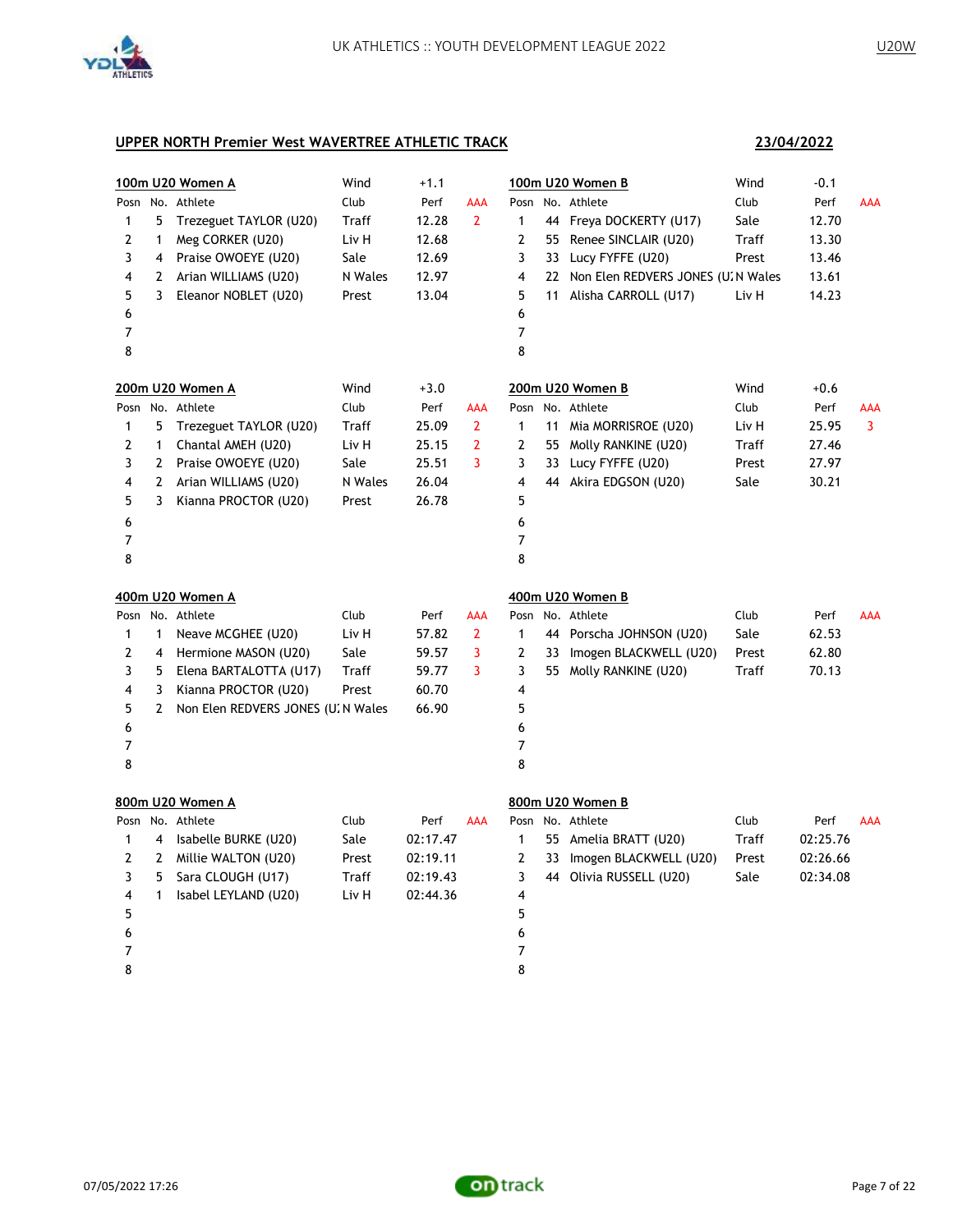

| 1500m U20 Women A |                |                                    |       |          |                | 1500m U20 Women B |   |                            |       |          |            |
|-------------------|----------------|------------------------------------|-------|----------|----------------|-------------------|---|----------------------------|-------|----------|------------|
| Posn              |                | No. Athlete                        | Club  | Perf     | AAA            |                   |   | Posn No. Athlete           | Club  | Perf     | <b>AAA</b> |
| 1                 | $\overline{4}$ | Akira EDGSON (U20)                 | Sale  | 04:47.91 |                | $\mathbf{1}$      | 5 | Emily RUSSELL (U20)        | Traff | 05:06.30 |            |
| 2                 |                | 55 Amelia BRATT (U20)              | Traff | 04:56.09 |                | 2                 |   | 11 Faye O'HARE (U20)       | Liv H | 05:06.42 |            |
| 3                 | $\mathbf{1}$   | Grace TOBIN (U20)                  | Liv H | 04:58.39 |                | 3                 |   | 33 Olivia may MILLER (U20) | Prest | 05:30.26 |            |
| 4                 | 3              | Isabelle CUNNINGHAM (U20) Prest    |       | 05:02.41 |                | 4                 |   |                            |       |          |            |
| 5                 |                |                                    |       |          |                | 5                 |   |                            |       |          |            |
| 6                 |                |                                    |       |          |                | 6                 |   |                            |       |          |            |
| 7                 |                |                                    |       |          |                | $\overline{7}$    |   |                            |       |          |            |
| 8                 |                |                                    |       |          |                | 8                 |   |                            |       |          |            |
|                   |                | 3000m U20 Women A                  |       |          |                |                   |   | 3000m U20 Women B          |       |          |            |
|                   |                | Posn No. Athlete                   | Club  | Perf     | <b>AAA</b>     |                   |   | Posn No. Athlete           | Club  | Perf     | <b>AAA</b> |
| 1                 | 4              | Lucy ARMITAGE (U20)                | Sale  | 10:29.82 |                | $\mathbf{1}$      |   |                            |       |          |            |
| 2                 | 5              | Nicola MASON (U20)                 | Traff | 10:58.07 |                | 2                 |   |                            |       |          |            |
| 3                 |                |                                    |       |          |                | 3                 |   |                            |       |          |            |
| 4                 |                |                                    |       |          |                | 4                 |   |                            |       |          |            |
| 5                 |                |                                    |       |          |                | 5                 |   |                            |       |          |            |
| 6                 |                |                                    |       |          |                | 6                 |   |                            |       |          |            |
| 7                 |                |                                    |       |          |                | 7                 |   |                            |       |          |            |
| 8                 |                |                                    |       |          |                | 8                 |   |                            |       |          |            |
|                   |                | 100m Hurdles U20 Women A           | Wind  | $+0.5$   |                |                   |   | 100m Hurdles U20 Women B   | Wind  | $+0.5$   |            |
|                   |                | Posn No. Athlete                   | Club  | Perf     | AAA            |                   |   | Posn No. Athlete           | Club  | Perf     | <b>AAA</b> |
| 1                 | $\mathbf{1}$   | Meg CORKER (U20)                   | Liv H | 14.66    | $\overline{2}$ | $\mathbf{1}$      |   | 4 Stephanie JONES (U20)    | Sale  | 16.55    |            |
| $\mathbf{Z}$      |                | 44 Ellise FRYER-FRANCIS (U20) Sale |       | 15.72    |                | $\mathbf{Z}$      |   |                            |       |          |            |
| 3                 | 5              | Kate SMITH (U20)                   | Traff | 18.05    |                | 3                 |   |                            |       |          |            |
| 4                 |                |                                    |       |          |                | 4                 |   |                            |       |          |            |
| 5                 |                |                                    |       |          |                | 5                 |   |                            |       |          |            |
| 6                 |                |                                    |       |          |                | 6                 |   |                            |       |          |            |
| 7                 |                |                                    |       |          |                | 7                 |   |                            |       |          |            |
| 8                 |                |                                    |       |          |                | 8                 |   |                            |       |          |            |
|                   |                | 400m Hurdles U20 Women A           |       |          |                |                   |   | 400m Hurdles U20 Women B   |       |          |            |
|                   |                | Posn No. Athlete                   | Club  | Perf     | AAA            |                   |   | Posn No. Athlete           | Club  | Perf     | <b>AAA</b> |
| $\mathbf{1}$      | $\overline{4}$ | Hermione MASON (U20)               | Sale  | 65.02    | 3              | $\mathbf{1}$      |   |                            |       |          |            |
| $\overline{2}$    | 5              | Lisa HALLIDAY (U20)                | Traff | 75.26    |                | 2                 |   |                            |       |          |            |
| 3                 |                |                                    |       |          |                | 3                 |   |                            |       |          |            |
| 4                 |                |                                    |       |          |                | 4                 |   |                            |       |          |            |
| 5                 |                |                                    |       |          |                | 5                 |   |                            |       |          |            |
| 6                 |                |                                    |       |          |                | 6                 |   |                            |       |          |            |
| 7                 |                |                                    |       |          |                | 7                 |   |                            |       |          |            |
| 8                 |                |                                    |       |          |                | 8                 |   |                            |       |          |            |

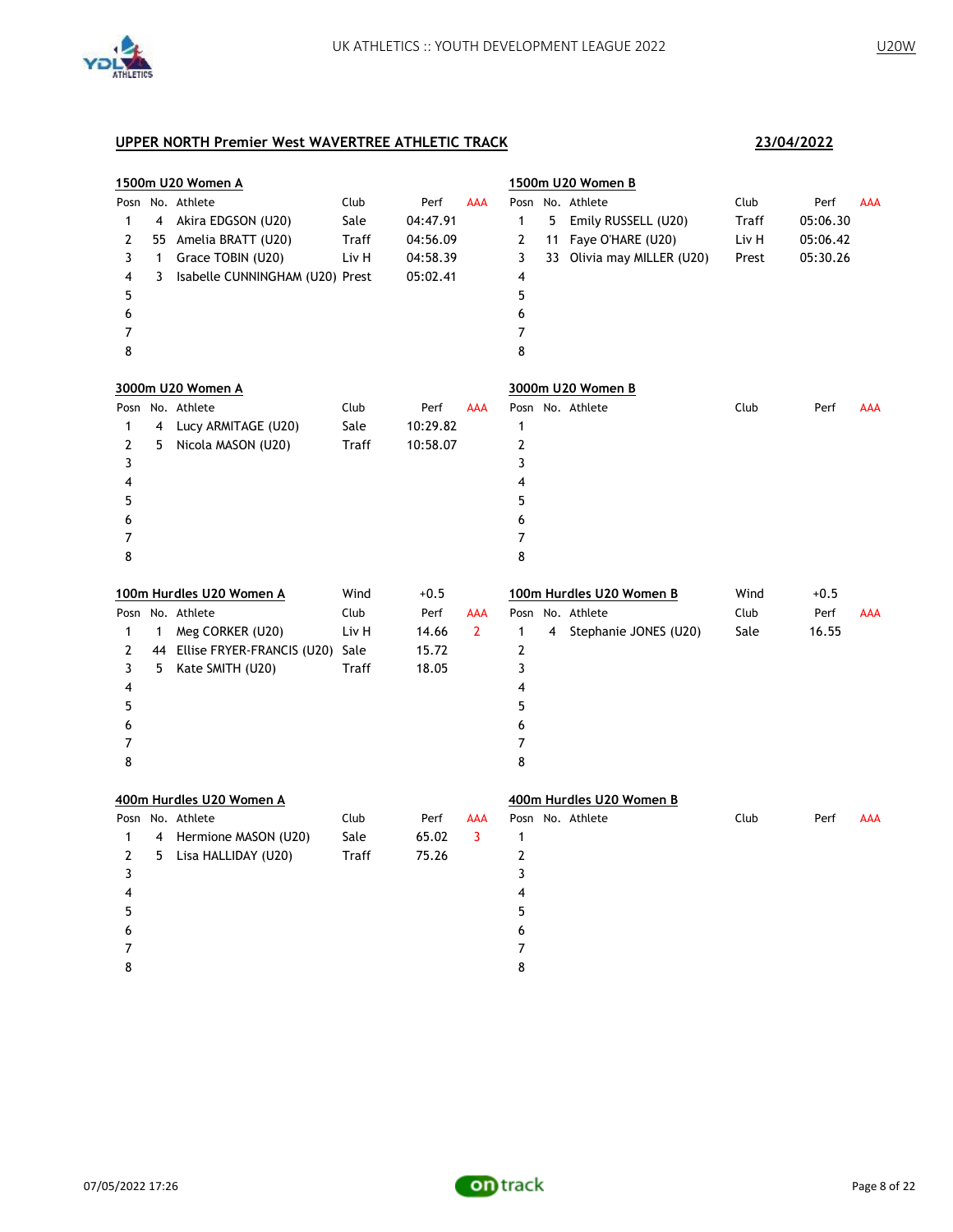

|      | 1500m s/c U20 Women A |                                 |         |              |                |      | TD10 1500m s/c U20 Women B |                       |      |      |            |  |
|------|-----------------------|---------------------------------|---------|--------------|----------------|------|----------------------------|-----------------------|------|------|------------|--|
|      |                       | Posn No. Athlete                | Club    | Perf         | <b>AAA</b>     |      |                            | Posn No. Athlete      | Club | Perf | <b>AAA</b> |  |
| 1    | 5                     | Isobel CAMMISH (U20)            | Traff   | 06:15.20     |                | 1    |                            |                       |      |      |            |  |
| 2    |                       |                                 |         |              |                | 2    |                            |                       |      |      |            |  |
| 3    |                       |                                 |         |              |                | 3    |                            |                       |      |      |            |  |
|      |                       |                                 |         |              |                | 4    |                            |                       |      |      |            |  |
| 5    |                       |                                 |         |              |                | 5    |                            |                       |      |      |            |  |
| 6    |                       |                                 |         |              |                | 6    |                            |                       |      |      |            |  |
| 7    |                       |                                 |         |              |                | 7    |                            |                       |      |      |            |  |
| 8    |                       |                                 |         |              |                | 8    |                            |                       |      |      |            |  |
|      |                       |                                 |         |              |                |      |                            |                       |      |      |            |  |
|      |                       | Long Jump U20 Women A           |         |              |                |      |                            | Long Jump U20 Women B |      |      |            |  |
| Posn |                       | Bib Athlete                     | Club    | Perf         | <b>AAA</b>     | Posn |                            | Bib Athlete           | Club | Perf | <b>AAA</b> |  |
| 1    | 44                    | Stephanie JONES (U20)           | Sale    | $5.60 + 1.7$ | $\overline{2}$ | 1    | 4                          | Melissa BOOTH (U20)   | Sale | X    |            |  |
| 2    | 3                     | Eleanor NOBLET (U20)            | Prest   | $5.19 + 3.3$ |                | 2    |                            |                       |      |      |            |  |
| 3    | 1                     | Aisha QUARTEY-DAVIES (U20 Liv H |         | $4.16 + 0.5$ |                | 3    |                            |                       |      |      |            |  |
| 4    | 5                     | Renee SINCLAIR (U20)            | Traff   | $3.71 + 1.2$ |                | 4    |                            |                       |      |      |            |  |
| 5    | 2                     | Ellie ROBERTSON (U20)           | N Wales | X            |                | 5    |                            |                       |      |      |            |  |
| 6    |                       |                                 |         |              |                | 6    |                            |                       |      |      |            |  |
| 7    |                       |                                 |         |              |                | 7    |                            |                       |      |      |            |  |
| 8    |                       |                                 |         |              |                | 8    |                            |                       |      |      |            |  |
|      |                       | High Jump U20 Women A           |         |              |                |      |                            | High Jump U20 Women B |      |      |            |  |
| Posn |                       | Bib Athlete                     | Club    | Perf         | <b>AAA</b>     | Posn |                            | Bib Athlete           | Club | Perf | <b>AAA</b> |  |
| 1    | 4                     | Ellise FRYER-FRANCIS (U20)      | Sale    | 1.45         |                |      |                            |                       |      |      |            |  |
| 2    | 3                     | Lucy FYFFE (U20)                | Prest   | 1.40         |                |      |                            |                       |      |      |            |  |

|      | Triple Jump U20 Women A |                      |              |       |     | Triple Jump U20 Women B |    |                     |       |       |            |  |  |
|------|-------------------------|----------------------|--------------|-------|-----|-------------------------|----|---------------------|-------|-------|------------|--|--|
| Posn |                         | Bib Athlete          | Club         | Perf  | AAA | Posn                    |    | Bib Athlete         | Club  | Perf  | <b>AAA</b> |  |  |
|      | 4                       | Melissa BOOTH (U20)  | Sale         | 12.44 | 1.  |                         | 44 | Daisy KEIGHER (U20) | Sale  | 11.55 | 2          |  |  |
| 2    | 3                       | Evie NOBLETT (U17)   | Prest        | 9.75  |     | 2                       | 11 | Mia MORRISROE (U20) | Liv H | 8.76  |            |  |  |
| 3    | 5                       | Renee SINCLAIR (U20) | <b>Traff</b> | 9.60  |     | 3                       |    |                     |       |       |            |  |  |
| 4    |                         | Neave MCGHEE (U20)   | Liv H        | 9.11  |     | 4                       |    |                     |       |       |            |  |  |
| 5    |                         |                      |              |       |     |                         |    |                     |       |       |            |  |  |
| 6    |                         |                      |              |       |     | 6                       |    |                     |       |       |            |  |  |
|      |                         |                      |              |       |     |                         |    |                     |       |       |            |  |  |
| 8    |                         |                      |              |       |     | 8                       |    |                     |       |       |            |  |  |
|      |                         |                      |              |       |     |                         |    |                     |       |       |            |  |  |

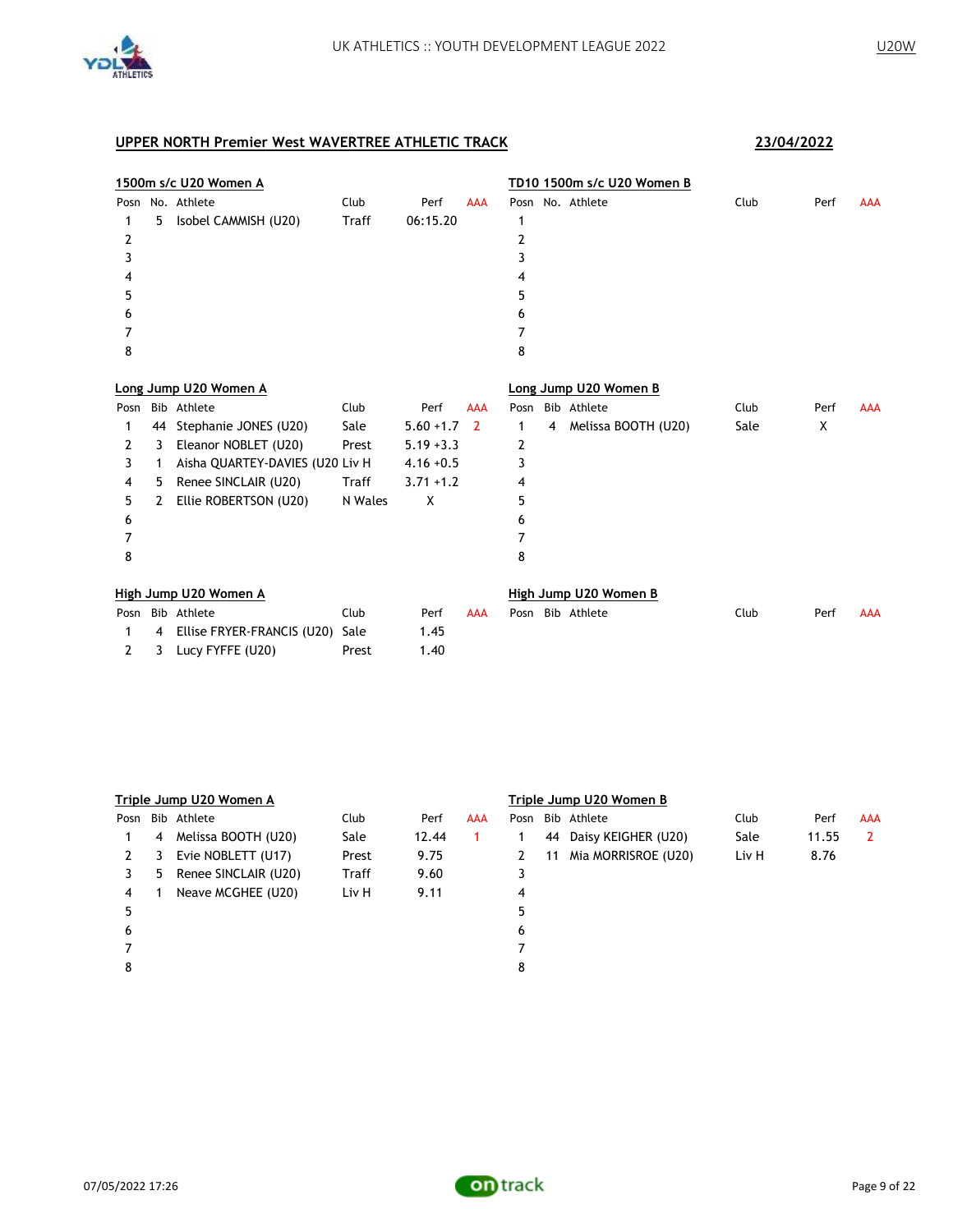

|  | Pole Vault U20 Women A     |      |      |            | Pole Vault U20 Women B |      |      |     |  |  |  |  |
|--|----------------------------|------|------|------------|------------------------|------|------|-----|--|--|--|--|
|  | Posn Bib Athlete           | Club | Perf | <b>AAA</b> | Posn Bib Athlete       | Club | Perf | AAA |  |  |  |  |
|  | 98 No Competitors Declared |      |      |            |                        |      |      |     |  |  |  |  |

|      |              | Shot U20 Women A              |         |       |                |      |   | Shot U20 Women B           |       |       |            |
|------|--------------|-------------------------------|---------|-------|----------------|------|---|----------------------------|-------|-------|------------|
| Posn |              | Bib Athlete                   | Club    | Perf  | <b>AAA</b>     |      |   | Posn Bib Athlete           | Club  | Perf  | <b>AAA</b> |
| 1    | 2            | Mia BREEZE (U20)              | N Wales | 8.46  |                | 1    |   | 11 Amy REEVES (U20)        | Liv H | 6.26  |            |
| 2    | 1            | Tazmin FAYLE (U20)            | Liv H   | 8.39  |                | 2    |   |                            |       |       |            |
| 3    | 3            | Tamalyn DICKINSON (U20)       | Prest   | 6.85  |                | 3    |   |                            |       |       |            |
| 4    | 5            | Mya STEWART (U17)             | Traff   | 5.57  |                | 4    |   |                            |       |       |            |
| 5    |              |                               |         |       |                | 5    |   |                            |       |       |            |
| 6    |              |                               |         |       |                | 6    |   |                            |       |       |            |
| 7    |              |                               |         |       |                | 7    |   |                            |       |       |            |
| 8    |              |                               |         |       |                | 8    |   |                            |       |       |            |
|      |              | Discus U20 Women A            |         |       |                |      |   | Discus U20 Women B         |       |       |            |
|      |              | Posn Bib Athlete              | Club    | Perf  | <b>AAA</b>     |      |   | Posn Bib Athlete           | Club  | Perf  | <b>AAA</b> |
| 1    | 1            | Tazmin FAYLE (U20)            | Liv H   | 33.21 |                | 1    | 3 | Kacie CALVERT (U20)        | Prest | 20.30 |            |
| 2    | 33           | Tamalyn DICKINSON (U20)       | Prest   | 24.35 |                | 2    |   |                            |       |       |            |
| 3    | 2            | Mia BREEZE (U20)              | N Wales | 24.07 |                | 3    |   |                            |       |       |            |
| 4    | 4            | Akira EDGSON (U20)            | Sale    | 10.12 |                | 4    |   |                            |       |       |            |
| 5    | 5            | Mya STEWART (U17)             | Traff   | X     |                | 5    |   |                            |       |       |            |
| 6    |              |                               |         |       |                | 6    |   |                            |       |       |            |
| 7    |              |                               |         |       |                | 7    |   |                            |       |       |            |
| 8    |              |                               |         |       |                | 8    |   |                            |       |       |            |
|      |              | Hammer U20 Women A            |         |       |                |      |   | Hammer U20 Women B         |       |       |            |
| Posn |              | Bib Athlete                   | Club    | Perf  | <b>AAA</b>     | Posn |   | Bib Athlete                | Club  | Perf  | <b>AAA</b> |
| 1    | 3            | Emma HARRISON (U20)           | Prest   | 44.80 | $\overline{2}$ | 1    |   | 33 Tamalyn DICKINSON (U20) | Prest | 23.90 |            |
| 2    | 4            | Jasmine RICHARDSON (U20) Sale |         | 41.08 |                | 2    |   |                            |       |       |            |
| 3    | $\mathbf{1}$ | Tazmin FAYLE (U20)            | Liv H   | 34.19 |                | 3    |   |                            |       |       |            |
| 4    |              |                               |         |       |                | 4    |   |                            |       |       |            |
| 5    |              |                               |         |       |                | 5    |   |                            |       |       |            |
| 6    |              |                               |         |       |                | 6    |   |                            |       |       |            |
| 7    |              |                               |         |       |                | 7    |   |                            |       |       |            |
| 8    |              |                               |         |       |                | 8    |   |                            |       |       |            |

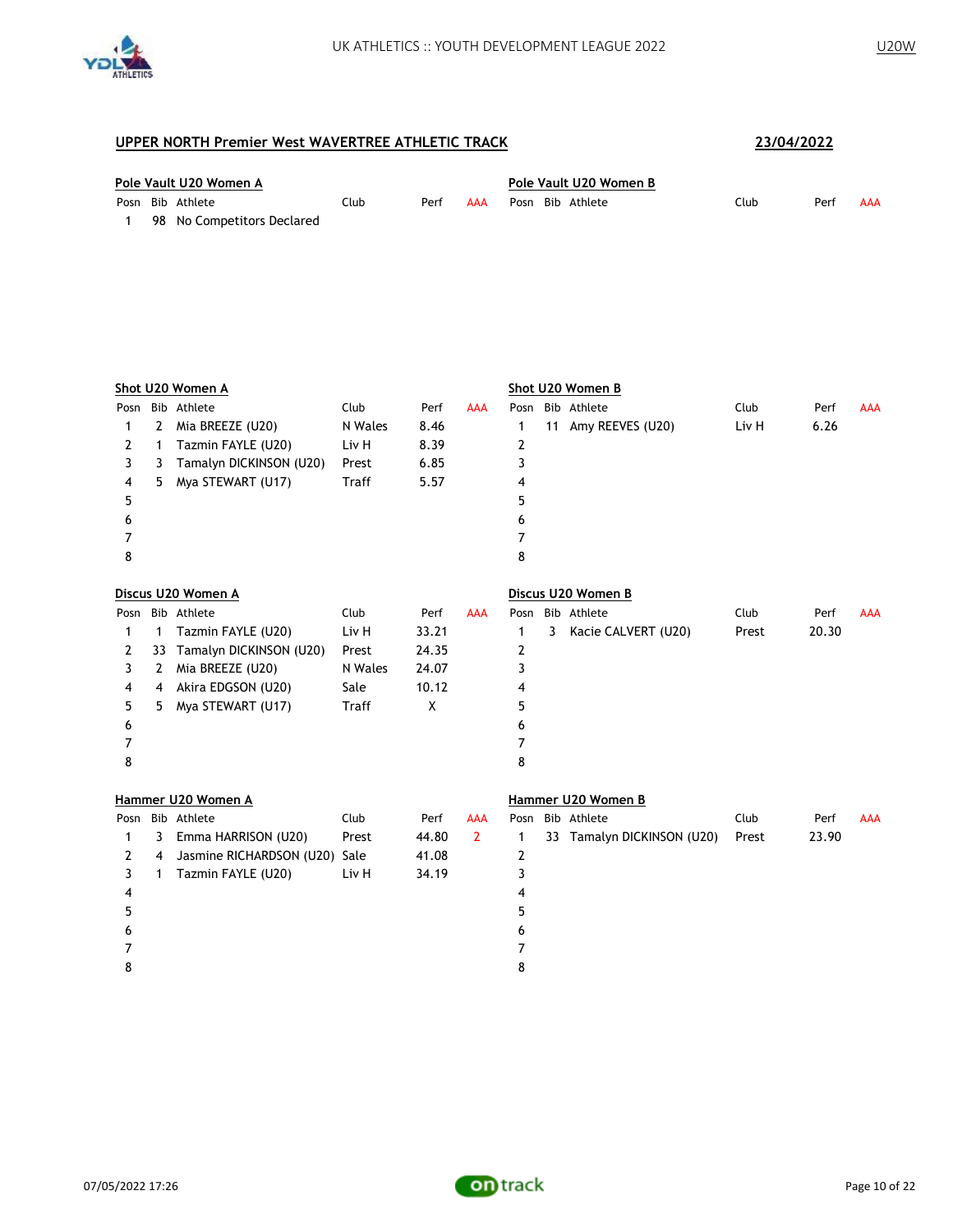

### **Javelin U20 Women A Javelin U20 Women B** Posn Bib Athlete Club Perf AAA Posn Bib Athlete Club Perf AAA 2 Mia BREEZE (U20) N Wales 34.81 3 1 33 Tamalyn DICKINSON (U20) Prest 16.53 2 3 Kacie CALVERT (U20) Prest 26.87 2 4 Ellise FRYER-FRANCIS (U20) Sale 23.88 3 1 Lauren BANNON (U20) Liv H 21.90 4 5 Sophie ELLIS (U17) Traff 8.13 5 7 8

### **4 x 100m U20 Women A**

|   |   | Club<br>Posn No. Runners                                                                          | Perf  |
|---|---|---------------------------------------------------------------------------------------------------|-------|
|   |   | Chantal AMEH (U20), Meg CORKER (U20), Neave MCGHEE (U20), Mia MORRISROE (U20)<br>Liv H            | 48.85 |
|   |   | Tamalyn DICKINSON (U20), Lucy POOLE (U17), Abigail GREGSON (U20), Eleanor NOBLET (U20)<br>Prest   | 53.02 |
|   | 4 | Stephanie JONES (U20), Ellise FRYER-FRANCIS (U20), Praise OWOEYE (U20), Akira EDGSON (U20) Sale   | 53.38 |
| 4 |   | Ellie ROBERTSON (U20), Arian WILLIAMS (U20), Non Elen REDVERS JONES (U20), Megan HUGHES (IN Wales | 54.85 |
|   |   |                                                                                                   |       |
| 6 |   |                                                                                                   |       |
|   |   |                                                                                                   |       |

#### **4 x 400m U20 Women A**

|             | Posn No. Runners                                                                       | Club  | Perf     |
|-------------|----------------------------------------------------------------------------------------|-------|----------|
| -4          | Hermione MASON (U20), Isabelle BURKE (U20), Porscha JOHNSON (U20), Lucy ARMITAGE (U20) | Sale  | 04:10.10 |
| $2 \quad 5$ | Elena BARTALOTTA (U17), Ava CLOUGH (U17), Sara CLOUGH (U17), Nicola MASON (U20)        | Traff | 04:16.45 |
|             | Neave MCGHEE (U20), Isabel LEYLAND (U20), Meg CORKER (U20), Mia MORRISROE (U20)        | Liv H | 04:17.52 |
|             |                                                                                        |       |          |
|             |                                                                                        |       |          |

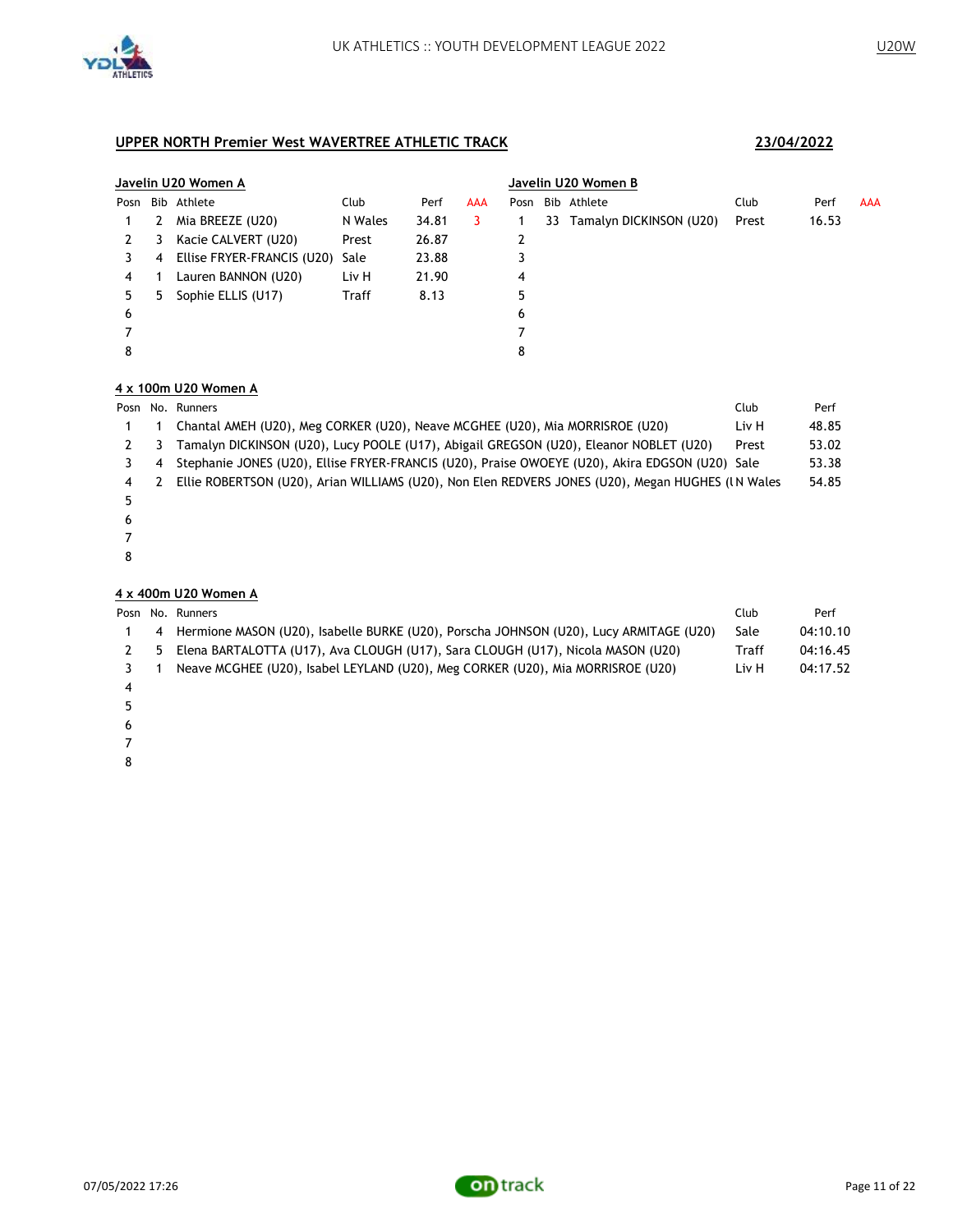

**23/04/2022**

| $\mathbf{1}$<br>2<br>3<br>4<br>5<br>6<br>7<br>8              | D<br>B<br>А<br>E      | 100m U17 Men A<br>Posn No. Athlete<br>Morgan WHITE (U17)<br>Kane SMART (U17)<br>Quinton MAHONEY (U17)<br>Ben MAGUIRE (U17)                                | Wind<br>Club<br>Sale<br>N Wales<br>Liv H<br>Traff          | $+0.0$<br>Perf<br>11.44<br>11.80<br>11.89<br>12.02          | AAA<br>3<br>4                 | Posn<br>$\mathbf{1}$<br>2<br>3<br>$\overline{4}$<br>5<br>6<br>7<br>8 | 100m U17 Men B<br>No. Athlete<br>DD Leonardo SCOTT (U17)<br>BB Rocco CASTELLANOS (U17)<br>EE Gadary BARZEY (U17)                      | Wind<br>Club<br>Sale<br>N Wales<br>Traff          | $+0.0$<br>Perf<br>11.24<br>11.92<br>12.80          | AAA<br>$\mathbf{2}$   |
|--------------------------------------------------------------|-----------------------|-----------------------------------------------------------------------------------------------------------------------------------------------------------|------------------------------------------------------------|-------------------------------------------------------------|-------------------------------|----------------------------------------------------------------------|---------------------------------------------------------------------------------------------------------------------------------------|---------------------------------------------------|----------------------------------------------------|-----------------------|
| $\mathbf{1}$<br>2<br>3<br>4<br>5<br>6<br>$\overline{7}$<br>8 | D<br>A<br>B<br>Е<br>C | 200m U17 Men A<br>Posn No. Athlete<br>Alex LEADBEATER (U17)<br>Quinton MAHONEY (U17)<br>Kane SMART (U17)<br>Ben MAGUIRE (U17)<br>Harry APPLETON (U17)     | Wind<br>Club<br>Sale<br>Liv H<br>N Wales<br>Traff<br>Prest | $+0.5$<br>Perf<br>22.32<br>23.44<br>23.44<br>24.23<br>24.47 | AAA<br>$\mathbf{1}$<br>4<br>4 | Posn<br>$\mathbf{1}$<br>2<br>3<br>4<br>5<br>6<br>7<br>8              | 200m U17 Men B<br>No. Athlete<br>DD Theo MAY (U17)<br>EE Gadary BARZEY (U17)<br>BB Callum FOX-BYRNE (U17)<br>AA Finlay KELLEHER (U17) | Wind<br>Club<br>Sale<br>Traff<br>N Wales<br>Liv H | $+3.1$<br>Perf<br>23.63<br>25.43<br>25.44<br>25.70 | AAA<br>$\overline{4}$ |
| $\mathbf{1}$<br>2<br>3<br>4<br>5<br>6<br>7<br>8              | E<br>A<br>В<br>C<br>D | 400m U17 Men A<br>Posn No. Athlete<br>Max LOWREY (U17)<br>Iwan WILLIAMS (U17)<br>Rocco CASTELLANOS (U17)<br>Harry APPLETON (U17)<br>Nathan YOHANNES (U17) | Club<br>Traff<br>Liv H<br>N Wales<br>Prest<br>Sale         | Perf<br>52.51<br>53.71<br>54.53<br>54.78<br>56.48           | <b>AAA</b><br>3<br>4          | Posn<br>$\mathbf{1}$<br>2<br>3<br>$\overline{4}$<br>5<br>6<br>7<br>8 | 400m U17 Men B<br>No. Athlete<br>CC Ben DILWORTH (U17)<br>DD Joel DANQUAH (U17)<br>EE Vincent CORRIGAN (U17)<br>AA James DAVIS (U17)  | Club<br>Prest<br>Sale<br>Traff<br>Liv H           | Perf<br>58.11<br>59.55<br>62.23<br>DQ              | <b>AAA</b>            |
| $\mathbf{1}$<br>$\overline{2}$<br>3<br>4<br>5<br>6<br>7<br>8 | E<br>D<br>A           | 800m U17 Men A<br>Posn No. Athlete<br>Max LOWREY (U17)<br>Joshua COLQUHOUN-LYNN (LSale<br>Rhys CROASDALE (U17)                                            | Club<br><b>Traff</b><br>Liv H                              | Perf<br>02:01.62<br>02:14.13<br>02:18.66                    | <b>AAA</b><br>3               | $\mathbf{1}$<br>2<br>3<br>4<br>5<br>6<br>7<br>8                      | 800m U17 Men B<br>Posn No. Athlete<br>EE Alfie SIMONS (U17)<br>DD Samuel PEARCE (U17)<br>AA James EVANS (U17)                         | Club<br>Traff<br>Sale<br>Liv H                    | Perf<br>02:13.08<br>02:19.06<br>02:30.06           | AAA                   |

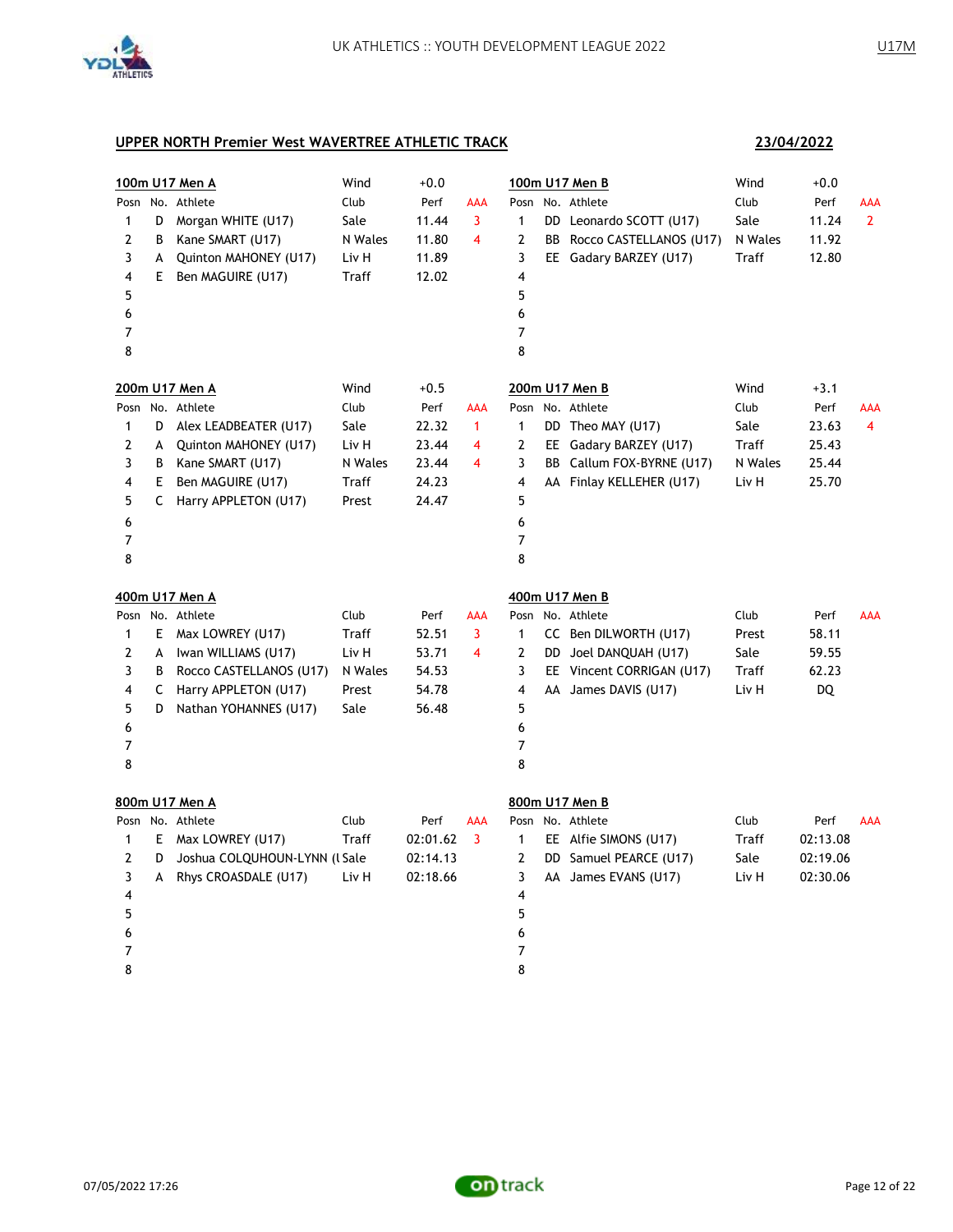

| 1500m U17 Men A  |    |                               |       |          | 1500m U17 Men B |                |  |                            |       |          |            |
|------------------|----|-------------------------------|-------|----------|-----------------|----------------|--|----------------------------|-------|----------|------------|
| Posn             |    | No. Athlete                   | Club  | Perf     | <b>AAA</b>      | Posn           |  | No. Athlete                | Club  | Perf     | <b>AAA</b> |
| 1                | C  | Jenson WARREN (U17)           | Prest | 04:22.56 |                 | 1              |  | AA Max WEBSTER (U17)       | Liv H | 04:26.35 |            |
| 2                | А  | Josh REDMOND (U17)            | Liv H | 04:25.21 |                 | 2              |  | E Luke CARRINGTON (U17)    | Traff | 04:51.24 |            |
| 3                | D  | Joshua COLQUHOUN-LYNN (l Sale |       | 04:38.36 |                 | 3              |  | CC William MOORHOUSE (U17) | Prest | 04:59.40 |            |
| 4                |    | EE James WALTON (U17)         | Traff | 04:42.36 |                 | $\overline{4}$ |  | DD Samuel PEARCE (U17)     | Sale  | 05:14.32 |            |
| 5                |    |                               |       |          |                 | 5              |  |                            |       |          |            |
| 6                |    |                               |       |          |                 | 6              |  |                            |       |          |            |
| $\boldsymbol{7}$ |    |                               |       |          |                 | 7              |  |                            |       |          |            |
| 8                |    |                               |       |          |                 | 8              |  |                            |       |          |            |
|                  |    | 3000m U17 Men A               |       |          |                 |                |  | 3000m U17 Men B            |       |          |            |
|                  |    | Posn No. Athlete              | Club  | Perf     | <b>AAA</b>      |                |  | Posn No. Athlete           | Club  | Perf     | AAA        |
| 1                | A  | Liam MCCAY (U17)              | Liv H | 08:51.91 |                 | 1              |  | AA Ben TAYLOR (U17)        | Liv H | 09:54.18 |            |
| 2                | E. | Ethan NATION (U17)            | Traff | 09:43.14 |                 | 2              |  | EE Matthew GARDNER (U17)   | Traff | 10:26.40 |            |
| 3                | D  | Finlay DAY (U17)              | Sale  | 10:19.34 |                 | 3              |  |                            |       |          |            |
| 4                |    |                               |       |          |                 | 4              |  |                            |       |          |            |
| 5                |    |                               |       |          |                 | 5              |  |                            |       |          |            |
| 6                |    |                               |       |          |                 | 6              |  |                            |       |          |            |
| $\overline{7}$   |    |                               |       |          |                 | 7              |  |                            |       |          |            |
| 8                |    |                               |       |          |                 | 8              |  |                            |       |          |            |
|                  |    | 100m Hurdles U17 Men A        | Wind  | $+4.1$   |                 |                |  | 100m Hurdles U17 Men B     | Wind  |          |            |
| Posn             |    | No. Athlete                   | Club  | Perf     | AAA             |                |  | Posn No. Athlete           | Club  | Perf     | AAA        |
| 1                |    | A Corey BEECHALL (U17)        | Liv H | 14.34    | 3               | 1              |  |                            |       |          |            |
| 2                | D  | Toluwalase ADEYEMI (U17)      | Sale  | 14.40    | 3               | $\mathbf{2}$   |  |                            |       |          |            |
| 3                | C  | Corey MIDDLETON (U17)         | Prest | 14.93    | 4               | 3              |  |                            |       |          |            |
| 4                |    |                               |       |          |                 | 4              |  |                            |       |          |            |
| 5                |    |                               |       |          |                 | 5              |  |                            |       |          |            |
| 6                |    |                               |       |          |                 | 6              |  |                            |       |          |            |
| 7                |    |                               |       |          |                 | 7              |  |                            |       |          |            |
| 8                |    |                               |       |          |                 | 8              |  |                            |       |          |            |
|                  |    | 400m Hurdles U17 Men A        |       |          |                 |                |  | 400m Hurdles U17 Men B     |       |          |            |
| Posn             |    | No. Athlete                   | Club  | Perf     | AAA             |                |  | Posn No. Athlete           | Club  | Perf     | AAA        |
| 1                |    | 98 No Competitors Declared    |       |          |                 | $\mathbf{1}$   |  |                            |       |          |            |
| 2                |    |                               |       |          |                 | $\mathbf 2$    |  |                            |       |          |            |
| 3                |    |                               |       |          |                 | 3              |  |                            |       |          |            |
| 4                |    |                               |       |          |                 | 4              |  |                            |       |          |            |
| 5                |    |                               |       |          |                 | 5              |  |                            |       |          |            |
| 6                |    |                               |       |          |                 | 6              |  |                            |       |          |            |
| 7                |    |                               |       |          |                 | 7              |  |                            |       |          |            |
| 8                |    |                               |       |          |                 | 8              |  |                            |       |          |            |

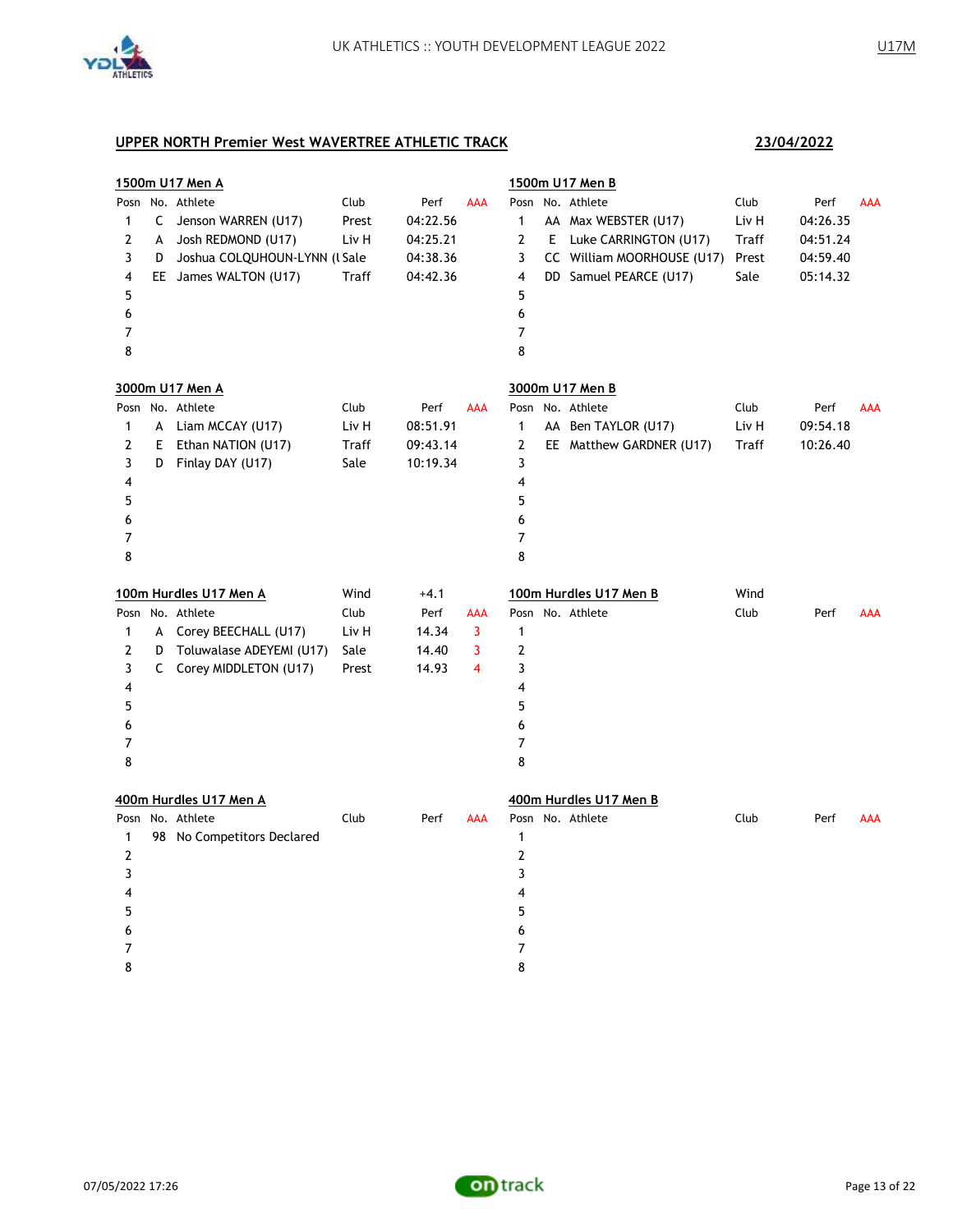

4 B Jonathan OSBOURNE (U17) N Wales 1.60

|      | 1500m s/c U17 Men A |                          |         |          |            |      | 1500m s/c U17 Men B |                        |         |          |            |  |
|------|---------------------|--------------------------|---------|----------|------------|------|---------------------|------------------------|---------|----------|------------|--|
| Posn |                     | No. Athlete              | Club    | Perf     | <b>AAA</b> |      |                     | Posn No. Athlete       | Club    | Perf     | <b>AAA</b> |  |
| 1    | А                   | Max WEBSTER (U17)        | Liv H   | 05:54.16 |            | 1    |                     | AA James EVANS (U17)   | Liv H   | 06:29.00 |            |  |
| 2    |                     |                          |         |          |            | 2    |                     |                        |         |          |            |  |
| 3    |                     |                          |         |          |            | 3    |                     |                        |         |          |            |  |
| 4    |                     |                          |         |          |            | 4    |                     |                        |         |          |            |  |
| 5    |                     |                          |         |          |            | 5    |                     |                        |         |          |            |  |
| 6    |                     |                          |         |          |            | 6    |                     |                        |         |          |            |  |
| 7    |                     |                          |         |          |            | 7    |                     |                        |         |          |            |  |
| 8    |                     |                          |         |          |            | 8    |                     |                        |         |          |            |  |
|      |                     | Long Jump U17 Men A      |         |          |            |      |                     | Long Jump U17 Men B    |         |          |            |  |
| Posn |                     | Bib Athlete              | Club    | Perf     | <b>AAA</b> | Posn |                     | Bib Athlete            | Club    | Perf     | <b>AAA</b> |  |
| 1    | D                   | Toluwalase ADEYEMI (U17) | Sale    | 6.063.1  | 3          | 1    | BB                  | Callum FOX-BYRNE (U17) | N Wales | 4.68 3.2 |            |  |
| 2    | А                   | Corey BEECHALL (U17)     | Liv H   | 5.85 2.0 | 4          | 2    |                     |                        |         |          |            |  |
| 3    | В                   | Jonathan OSBOURNE (U17)  | N Wales | 5.33 1.8 |            | 3    |                     |                        |         |          |            |  |
| 4    |                     |                          |         |          |            | 4    |                     |                        |         |          |            |  |
| 5    |                     |                          |         |          |            | 5    |                     |                        |         |          |            |  |
| 6    |                     |                          |         |          |            | 6    |                     |                        |         |          |            |  |
| 7    |                     |                          |         |          |            | 7    |                     |                        |         |          |            |  |
| 8    |                     |                          |         |          |            | 8    |                     |                        |         |          |            |  |
|      |                     | High Jump U17 Men A      |         |          |            |      |                     | High Jump U17 Men B    |         |          |            |  |
| Posn |                     | Bib Athlete              | Club    | Perf     | <b>AAA</b> |      |                     | Posn Bib Athlete       | Club    | Perf     | <b>AAA</b> |  |
| 1    | C                   | Jay WHITESIDE (U17)      | Prest   | 1.75     | 4          |      |                     |                        |         |          |            |  |
| 2    | D                   | Toluwalase ADEYEMI (U17) | Sale    | 1.70     | 4          |      |                     |                        |         |          |            |  |
| 3    | А                   | Corey BEECHALL (U17)     | Liv H   | 1.65     |            |      |                     |                        |         |          |            |  |

|      | Triple Jump U17 Men A |                         |         |               |            |   | Triple Jump U17 Men B |      |      |     |  |  |  |
|------|-----------------------|-------------------------|---------|---------------|------------|---|-----------------------|------|------|-----|--|--|--|
| Posn |                       | Bib Athlete             | Club    | Perf          | <b>AAA</b> |   | Posn Bib Athlete      | Club | Perf | AAA |  |  |  |
|      |                       | C Corey MIDDLETON (U17) | Prest   | $11.36 - 2.2$ |            |   |                       |      |      |     |  |  |  |
| 2    | B                     | Jonathan OSBOURNE (U17) | N Wales | 10.49 2.4     |            |   |                       |      |      |     |  |  |  |
| 3    | E.                    | Gadary BARZEY (U17)     | Traff   | Χ             |            |   |                       |      |      |     |  |  |  |
| 4    |                       |                         |         |               |            | 4 |                       |      |      |     |  |  |  |
|      |                       |                         |         |               |            | 5 |                       |      |      |     |  |  |  |
| 6    |                       |                         |         |               |            | 6 |                       |      |      |     |  |  |  |
|      |                       |                         |         |               |            |   |                       |      |      |     |  |  |  |
| 8    |                       |                         |         |               |            | 8 |                       |      |      |     |  |  |  |

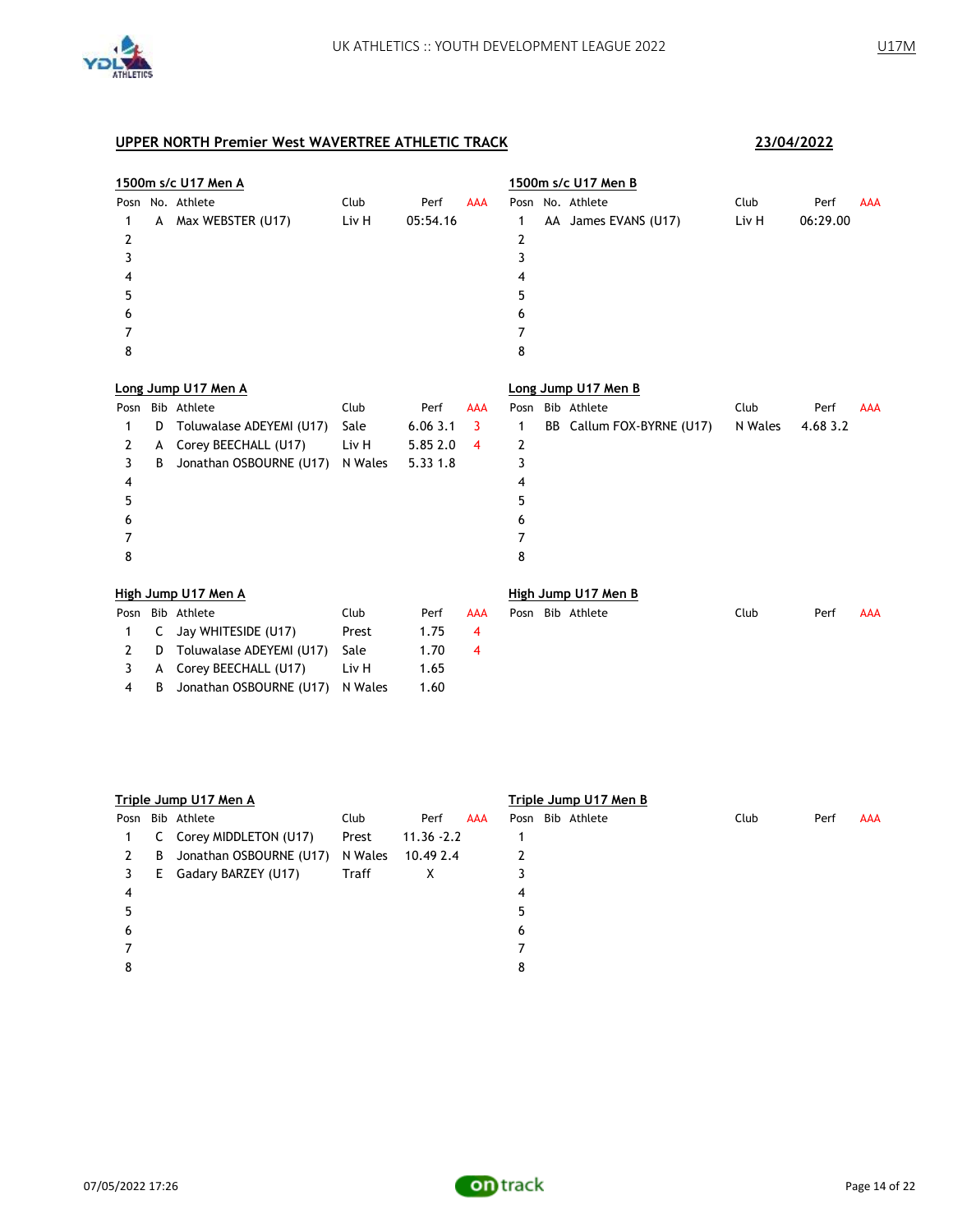

| Pole Vault U17 Men A |  |                              |      |      | Pole Vault U17 Men B |                  |  |      |      |     |  |
|----------------------|--|------------------------------|------|------|----------------------|------------------|--|------|------|-----|--|
|                      |  | Posn Bib Athlete             | Club | Perf | AAA                  | Posn Bib Athlete |  | Club | Perf | AAA |  |
|                      |  | 1 98 No Competitors Declared |      |      |                      |                  |  |      |      |     |  |

|   |    | Shot U17 Men A                  |         |       |            |   | Shot U17 Men B            |       |       |            |
|---|----|---------------------------------|---------|-------|------------|---|---------------------------|-------|-------|------------|
|   |    | Posn Bib Athlete                | Club    | Perf  | AAA        |   | Posn Bib Athlete          | Club  | Perf  | <b>AAA</b> |
| 1 | E  | Sebastian VALENTINE (U17)       | Traff   | 11.39 | 4          | 1 | AA Rhys CROASDALE (U17)   | Liv H | 5.83  |            |
| 2 | C  | Harry APPLETON (U17)            | Prest   | 10.48 |            | 2 |                           |       |       |            |
| 3 | A  | Callum KELLY (U17)              | Liv H   | 6.01  |            | 3 |                           |       |       |            |
| 4 | D  | Toluwalase ADEYEMI (U17)        | Sale    | 3.55  |            | 4 |                           |       |       |            |
| 5 | В  | Kane SMART (U17)                | N Wales | X     |            | 5 |                           |       |       |            |
| 6 |    |                                 |         |       |            | 6 |                           |       |       |            |
| 7 |    |                                 |         |       |            | 7 |                           |       |       |            |
| 8 |    |                                 |         |       |            | 8 |                           |       |       |            |
|   |    | Discus U17 Men A                |         |       |            |   | Discus U17 Men B          |       |       |            |
|   |    | Posn Bib Athlete                | Club    | Perf  | <b>AAA</b> |   | Posn Bib Athlete          | Club  | Perf  | AAA        |
| 1 | E. | Sebastian VALENTINE (U17)       | Traff   | 30.48 | 4          | 1 | A Callum KELLY (U17)      | Liv H | 13.10 |            |
| 2 | D  | Morgan WHITE (U17)              | Sale    | 30.19 | 4          | 2 |                           |       |       |            |
| 3 | C  | Jay WHITESIDE (U17)             | Prest   | 20.95 |            | 3 |                           |       |       |            |
| 4 |    | AA Alexander STRETTLE (U17)     | Liv H   | 16.27 |            | 4 |                           |       |       |            |
| 5 |    |                                 |         |       |            | 5 |                           |       |       |            |
| 6 |    |                                 |         |       |            | 6 |                           |       |       |            |
| 7 |    |                                 |         |       |            | 7 |                           |       |       |            |
| 8 |    |                                 |         |       |            | 8 |                           |       |       |            |
|   |    | Hammer U17 Men A                |         |       |            |   | Hammer U17 Men B          |       |       |            |
|   |    | Posn Bib Athlete                | Club    | Perf  | <b>AAA</b> |   | Posn Bib Athlete          | Club  | Perf  | <b>AAA</b> |
| 1 | E. | Sebastian VALENTINE (U17) Traff |         | 28.48 |            | 1 | EE Vincent CORRIGAN (U17) | Traff | 14.69 |            |
| 2 |    |                                 |         |       |            | 2 |                           |       |       |            |
| 3 |    |                                 |         |       |            | 3 |                           |       |       |            |
| 4 |    |                                 |         |       |            | 4 |                           |       |       |            |
| 5 |    |                                 |         |       |            | 5 |                           |       |       |            |
| 6 |    |                                 |         |       |            | 6 |                           |       |       |            |
| 7 |    |                                 |         |       |            | 7 |                           |       |       |            |
| 8 |    |                                 |         |       |            | 8 |                           |       |       |            |
|   |    |                                 |         |       |            |   |                           |       |       |            |

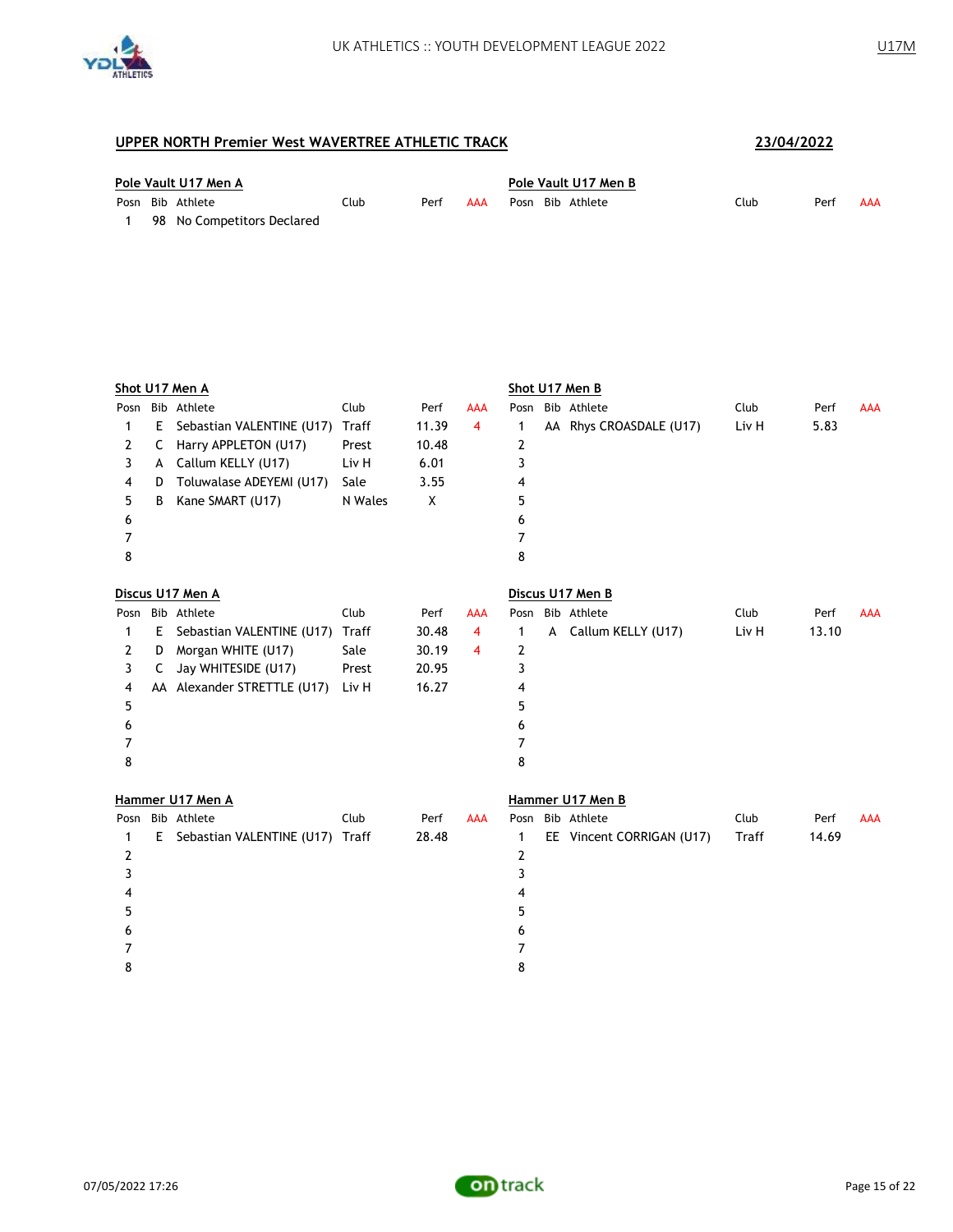

|      | Javelin U17 Men A |                          |       |       |     |      |  | Javelin U17 Men B         |       |      |            |  |  |  |
|------|-------------------|--------------------------|-------|-------|-----|------|--|---------------------------|-------|------|------------|--|--|--|
| Posn |                   | Bib Athlete              | Club  | Perf  | AAA | Posn |  | Bib Athlete               | Club  | Perf | <b>AAA</b> |  |  |  |
|      |                   | Thomas MARTIN (U17)      | Prest | 29.66 | 4   |      |  | EE Vincent CORRIGAN (U17) | Traff | 9.03 |            |  |  |  |
|      | A                 | Alexander STRETTLE (U17) | Liv H | 28.66 |     | 2    |  | DD Nathan YOHANNES (U17)  | Sale  | 5.92 |            |  |  |  |
|      | E.                | Jamie ANDERTON (U17)     | Traff | 22.53 |     | 3    |  | AA Callum KELLY (U17)     | Liv H | 5.51 |            |  |  |  |
| 4    | D                 | Joel DANQUAH (U17)       | Sale  | 15.37 |     | 4    |  |                           |       |      |            |  |  |  |
| 5    |                   |                          |       |       |     | 5    |  |                           |       |      |            |  |  |  |
| 6    |                   |                          |       |       |     | 6    |  |                           |       |      |            |  |  |  |
|      |                   |                          |       |       |     |      |  |                           |       |      |            |  |  |  |
| 8    |                   |                          |       |       |     | 8    |  |                           |       |      |            |  |  |  |

# **4 x 100m U17 Men A**

|   |   | Club<br>Posn No. Runners                                                                        |       | Perf  |
|---|---|-------------------------------------------------------------------------------------------------|-------|-------|
|   | D | Leonardo SCOTT (U17), Theo MAY (U17), Morgan WHITE (U17), Alex LEADBEATER (U17)                 | Sale  | 44.38 |
|   | B | Rocco CASTELLANOS (U17), Callum FOX-BYRNE (U17), Jonathan OSBOURNE (U17), Kane SMART (L N Wales |       | 47.94 |
|   | А | Corey BEECHALL (U17), Quinton MAHONEY (U17), James DAVIS (U17), Finlay KELLEHER (U17)           | Liv H | 48.71 |
| 4 | Ε | Ben MAGUIRE (U17), Gadary BARZEY (U17), Sebastian VALENTINE (U17), Jamie ANDERTON (U17) Traff   |       | 53.88 |
|   |   |                                                                                                 |       |       |
| 6 |   |                                                                                                 |       |       |
|   |   |                                                                                                 |       |       |
|   |   |                                                                                                 |       |       |

#### **4 x 400m U17 Men A**

|         |   | Posn No. Runners                                                                            | Club  | Perf     |
|---------|---|---------------------------------------------------------------------------------------------|-------|----------|
|         | a | Ben TAYLOR (U17), Rhys CROASDALE (U17), Josh REDMOND (U17), Max WEBSTER (U17)               | Liv H | 03:59.47 |
|         | e | Vincent CORRIGAN (U17), Jamie ROBERTSON (U17), Max LOWREY (U17), Jamie ANDERTON (U17) Traff |       | 03:59.56 |
|         |   |                                                                                             |       |          |
| 4       |   |                                                                                             |       |          |
|         |   |                                                                                             |       |          |
| 6       |   |                                                                                             |       |          |
|         |   |                                                                                             |       |          |
| $\circ$ |   |                                                                                             |       |          |

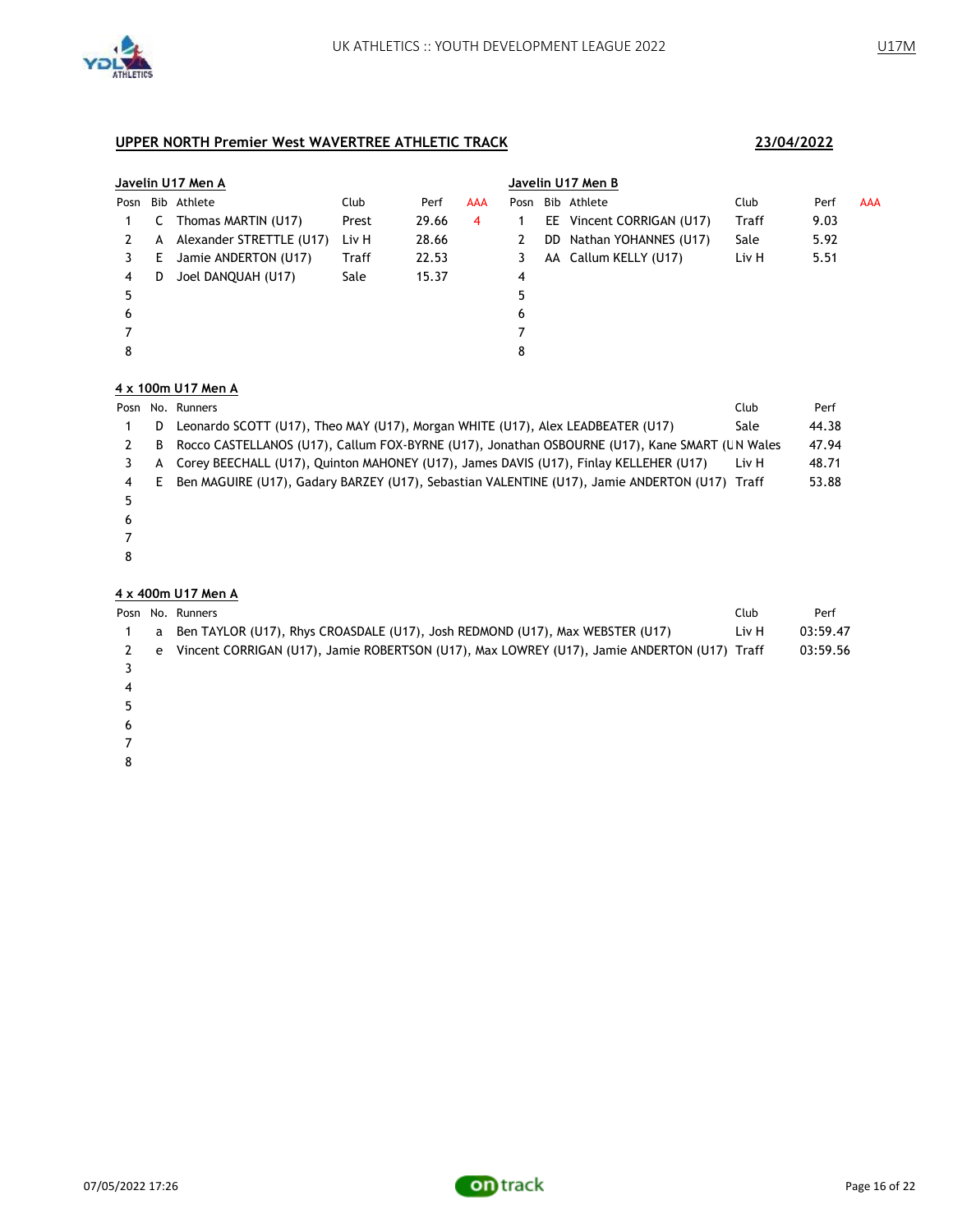

**23/04/2022**

|              |    | 100m U17 Women A               | Wind    | $+1.7$   |                         |              | 100m U17 Women B           | Wind    | $+1.5$   |                |
|--------------|----|--------------------------------|---------|----------|-------------------------|--------------|----------------------------|---------|----------|----------------|
|              |    | Posn No. Athlete               | Club    | Perf     | AAA                     |              | Posn No. Athlete           | Club    | Perf     | AAA            |
| 1            | D  | Thea BROWN (U17)               | Sale    | 12.33    | $\mathbf{1}$            | $\mathbf{1}$ | DD Natachi NWOSU (U17)     | Sale    | 12.54    | $\mathbf{2}$   |
| 2            | C  | Queenivette NGUTA (U17)        | Prest   | 12.34    | $\mathbf{1}$            | 2            | CC Evie NOBLETT (U17)      | Prest   | 12.58    | $\overline{2}$ |
| 3            | A  | Ebiosereme EKHUEMELO (U1 Liv H |         | 12.41    | 2                       | 3            | AA Diana EMEHELU (U17)     | Liv H   | 13.08    | 4              |
| 4            | В  | Eli JONES (U17)                | N Wales | 12.77    | 3                       | 4            | BB Isobel GUNN (U17)       | N Wales | 13.25    |                |
| 5            | E. | Evie SCHOFIELD (U17)           | Traff   | 13.03    | $\overline{\mathbf{4}}$ | 5            | EE Lily EDSON (U17)        | Traff   | 13.72    |                |
| 6            |    |                                |         |          |                         | 6            |                            |         |          |                |
| 7            |    |                                |         |          |                         | 7            |                            |         |          |                |
| 8            |    |                                |         |          |                         | 8            |                            |         |          |                |
|              |    | 200m U17 Women A               | Wind    | $+0.6$   |                         |              | 200m U17 Women B           | Wind    | $+1.5$   |                |
|              |    | Posn No. Athlete               | Club    | Perf     | <b>AAA</b>              |              | Posn No. Athlete           | Club    | Perf     | <b>AAA</b>     |
| $\mathbf{1}$ |    | C Evie NOBLETT (U17)           | Prest   | 25.57    | $\overline{2}$          | $\mathbf{1}$ | CC Queenivette NGUTA (U17) | Prest   | 25.70    | $\overline{2}$ |
| 2            | A  | Ebiosereme EKHUEMELO (U1 Liv H |         | 25.58    | $\overline{2}$          | 2            | AA Diana EMEHELU (U17)     | Liv H   | 26.89    | $\overline{4}$ |
| 3            | D  | Natachi NWOSU (U17)            | Sale    | 25.71    | 2                       | 3            | EE Sophie ELLIS (U17)      | Traff   | 28.31    |                |
| 4            | B  | Eli JONES (U17)                | N Wales | 26.43    | 4                       | 4            | BB Tesni OWEN (U17)        | N Wales | 29.20    |                |
| 5            | Е  | Tia GROVER (U17)               | Traff   | 28.54    |                         | 5            |                            |         |          |                |
| 6            |    |                                |         |          |                         | 6            |                            |         |          |                |
| 7            |    |                                |         |          |                         | 7            |                            |         |          |                |
| 8            |    |                                |         |          |                         | 8            |                            |         |          |                |
|              |    |                                |         |          |                         |              |                            |         |          |                |
|              |    |                                |         |          |                         |              |                            |         |          |                |
|              |    | 300m U17 Women A               |         |          |                         |              | 300m U17 Women B           |         |          |                |
| Posn         |    | No. Athlete                    | Club    | Perf     | <b>AAA</b>              |              | Posn No. Athlete           | Club    | Perf     | AAA            |
| 1            | C  | Lucy POOLE (U17)               | Prest   | 40.87    | $\mathbf{1}$            | 1            | EE Maya MANSFIELD (U17)    | Traff   | 44.42    |                |
| 2            | B  | Lilly NOBLE (U17)              | N Wales | 42.13    | 3                       | 2            | CC Lola UREY (U17)         | Prest   | 44.52    |                |
| 3            | E. | Millie BAYMAN (U17)            | Traff   | 43.57    | $\overline{\mathbf{4}}$ | 3            | AA Tegan SIDEBOTHAM (U17)  | Liv H   | 44.76    |                |
| 4            | A  | Alisha CARROLL (U17)           | Liv H   | 46.49    |                         | 4            |                            |         |          |                |
| 5            |    |                                |         |          |                         | 5            |                            |         |          |                |
| 6            |    |                                |         |          |                         | 6            |                            |         |          |                |
| 7            |    |                                |         |          |                         | 7            |                            |         |          |                |
| 8            |    |                                |         |          |                         | 8            |                            |         |          |                |
|              |    | 800m U17 Women A               |         |          |                         |              | 800m U17 Women B           |         |          |                |
|              |    | Posn No. Athlete               | Club    | Perf     | AAA                     |              | Posn No. Athlete           | Club    | Perf     | <b>AAA</b>     |
| 1            | E. | Elena BARTALOTTA (U17)         | Traff   | 02:18.03 | $\overline{2}$          | 1            | DD Sophie ARMITAGE (U17)   | Sale    | 02:41.07 |                |
| 2            | D  | Isabelle BRYAN (U17)           | Sale    | 02:27.69 |                         | 2            | EE Sophia BRATT (U17)      | Traff   | 02:44.79 |                |
| 3            | B  | Ella GRUNDY (U17)              | N Wales | 02:34.58 |                         | 3            |                            |         |          |                |
| 4            | C  | Lola UREY (U17)                | Prest   | 02:44.42 |                         | 4            |                            |         |          |                |
| 5            |    | A Emma GITTENS (U17)           | Liv H   | 02:48.16 |                         | 5            |                            |         |          |                |
| 6            |    |                                |         |          |                         | 6            |                            |         |          |                |
| 7            |    |                                |         |          |                         | 7            |                            |         |          |                |

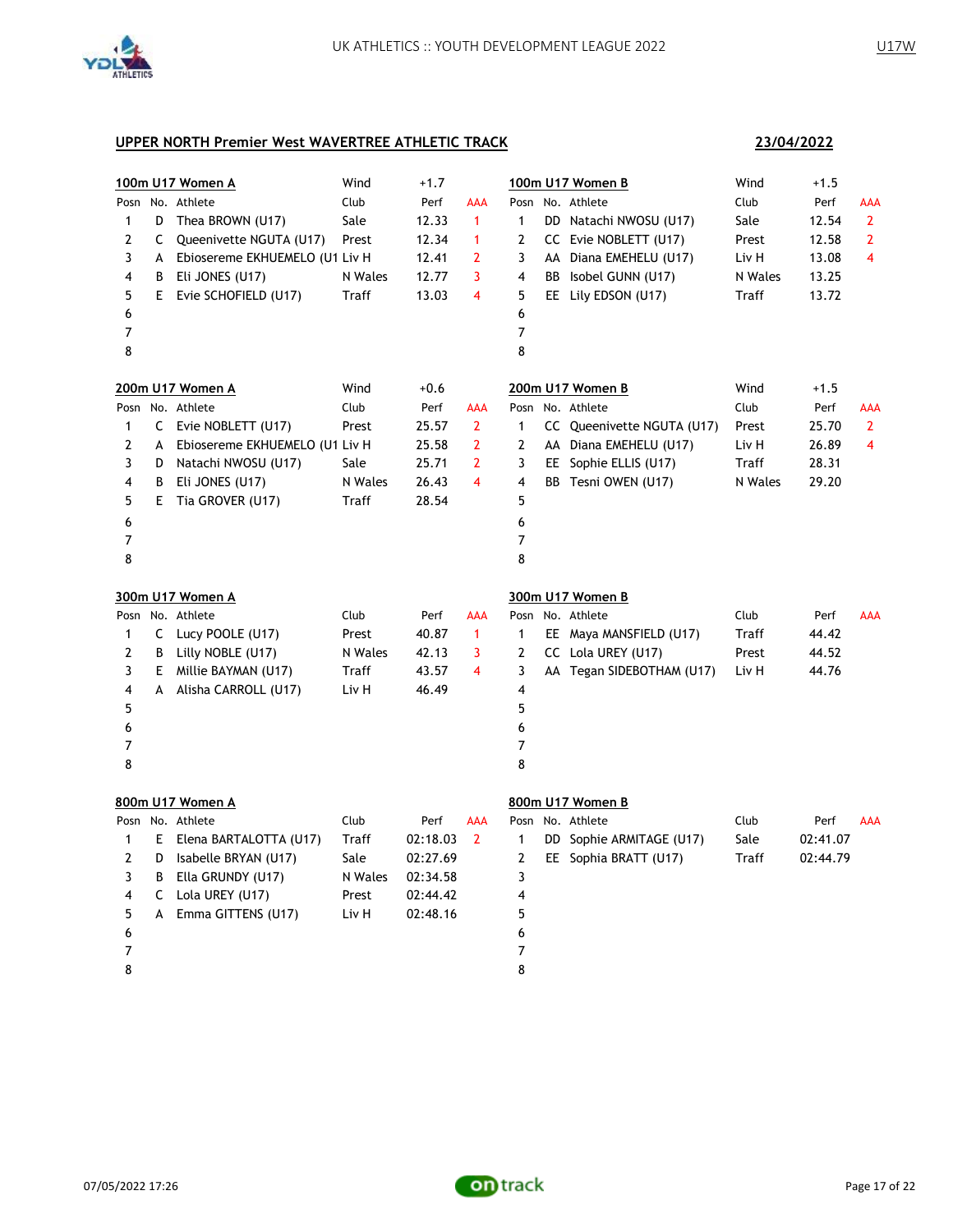

|              |    | 1500m U17 Women A        |         |          |                |                | 1500m U17 Women B                |         |            |              |
|--------------|----|--------------------------|---------|----------|----------------|----------------|----------------------------------|---------|------------|--------------|
| Posn         |    | No. Athlete              | Club    | Perf     | <b>AAA</b>     | Posn           | No. Athlete                      | Club    | Perf       | <b>AAA</b>   |
| 1            | E  | Ava CLOUGH (U17)         | Traff   | 04:50.85 |                | $\mathbf{1}$   | EE Marissa CALDWELL (U17)        | Traff   | 05:05.53   |              |
| 2            | A  | Lara BELLINGHAM (U17)    | Liv H   | 04:59.87 |                | 2              | DD Carmen SAFRANAUSKAS (U17 Sale |         | 05:30.39   |              |
| 3            | D  | Isabella APPLEBY (U17)   | Sale    | 05:04.64 |                | 3              | CC Zara DARKIN (U17)             | Prest   | 05:34.13   |              |
| 4            |    | C Grace RAYNER (U17)     | Prest   | 05:06.20 |                | 4              | AA Harriett BAIN (U17)           | Liv H   | 05:44.38   |              |
| 5            |    |                          |         |          |                | 5              |                                  |         |            |              |
| 6            |    |                          |         |          |                | 6              |                                  |         |            |              |
| 7            |    |                          |         |          |                | $\overline{7}$ |                                  |         |            |              |
| 8            |    |                          |         |          |                | 8              |                                  |         |            |              |
|              |    | 3000m U17 Women A        |         |          |                |                | 3000m U17 Women B                |         |            |              |
|              |    | Posn No. Athlete         | Club    | Perf     | <b>AAA</b>     |                | Posn No. Athlete                 | Club    | Perf       | AAA          |
| 1            | В  | Beca BOWN (U17)          | N Wales | 10:10.36 |                | $\mathbf{1}$   | EE Amber DAVIDSON (U17)          | Traff   | 11:45.77   |              |
| 2            | E  | Freya GRIFFITHS (U17)    | Traff   | 11:02.49 |                | $\overline{2}$ |                                  |         |            |              |
| 3            | A  | Beatrix COLE (U17)       | Liv H   | 12:09.90 |                | 3              |                                  |         |            |              |
| 4            |    |                          |         |          |                | 4              |                                  |         |            |              |
| 5            |    |                          |         |          |                | 5              |                                  |         |            |              |
| 6            |    |                          |         |          |                | 6              |                                  |         |            |              |
| 7            |    |                          |         |          |                | 7              |                                  |         |            |              |
| 8            |    |                          |         |          |                | 8              |                                  |         |            |              |
|              |    | 80m Hurdles U17 Women A  | Wind    | $+1.2$   |                |                | 80m Hurdles U17 Women B          | Wind    | $+1.5$     |              |
|              |    | Posn No. Athlete         | Club    | Perf     | AAA            |                | Posn No. Athlete                 | Club    | Perf       | <b>AAA</b>   |
|              |    |                          |         |          |                |                |                                  |         |            |              |
| 1            | C  | Emily RANKIN (U17)       | Prest   | 11.81    | $\mathbf{2}$   | $\mathbf{1}$   | DD Thea BROWN (U17)              | Sale    | 11.59      | $\mathbf{1}$ |
| 2            | D  | Freya DOCKERTY (U17)     | Sale    | 12.06    | $\overline{2}$ | 2              | BB Lilly NOBLE (U17)             | N Wales | 12.87      | 4            |
| 3            | E. | Evie SCHOFIELD (U17)     | Traff   | 12.13    | 3              | 3              | CC Evie KETT (U17)               | Prest   | 13.39      |              |
| 4            | В  | Isobel GUNN (U17)        | N Wales | 13.18    |                | 4              | EE Lola UNSWORTH (U17)           | Traff   | <b>DNF</b> |              |
| 5            |    |                          |         |          |                | 5              |                                  |         |            |              |
| 6            |    |                          |         |          |                | 6              |                                  |         |            |              |
| 7            |    |                          |         |          |                | 7              |                                  |         |            |              |
| 8            |    |                          |         |          |                | 8              |                                  |         |            |              |
|              |    | 300m Hurdles U17 Women A |         |          |                |                | 300m Hurdles U17 Women B         |         |            |              |
|              |    | Posn No. Athlete         | Club    | Perf     | AAA            |                | Posn No. Athlete                 | Club    | Perf       | <b>AAA</b>   |
| $\mathbf{1}$ | В  | Megan HUGHES (U17)       | N Wales | 48.91    | 4              | $\mathbf{1}$   | CC Evie KETT (U17)               | Prest   | 50.58      |              |
| 2            | C  | Lola UREY (U17)          | Prest   | 49.81    | 4              | $\overline{2}$ |                                  |         |            |              |
| 3            | D  | Seren REDFERN (U17)      | Sale    | 49.92    | 4              | 3              |                                  |         |            |              |
| 4            |    |                          |         |          |                | 4              |                                  |         |            |              |
| 5            |    |                          |         |          |                | 5              |                                  |         |            |              |
| 6            |    |                          |         |          |                | 6              |                                  |         |            |              |
| 7            |    |                          |         |          |                | 7              |                                  |         |            |              |

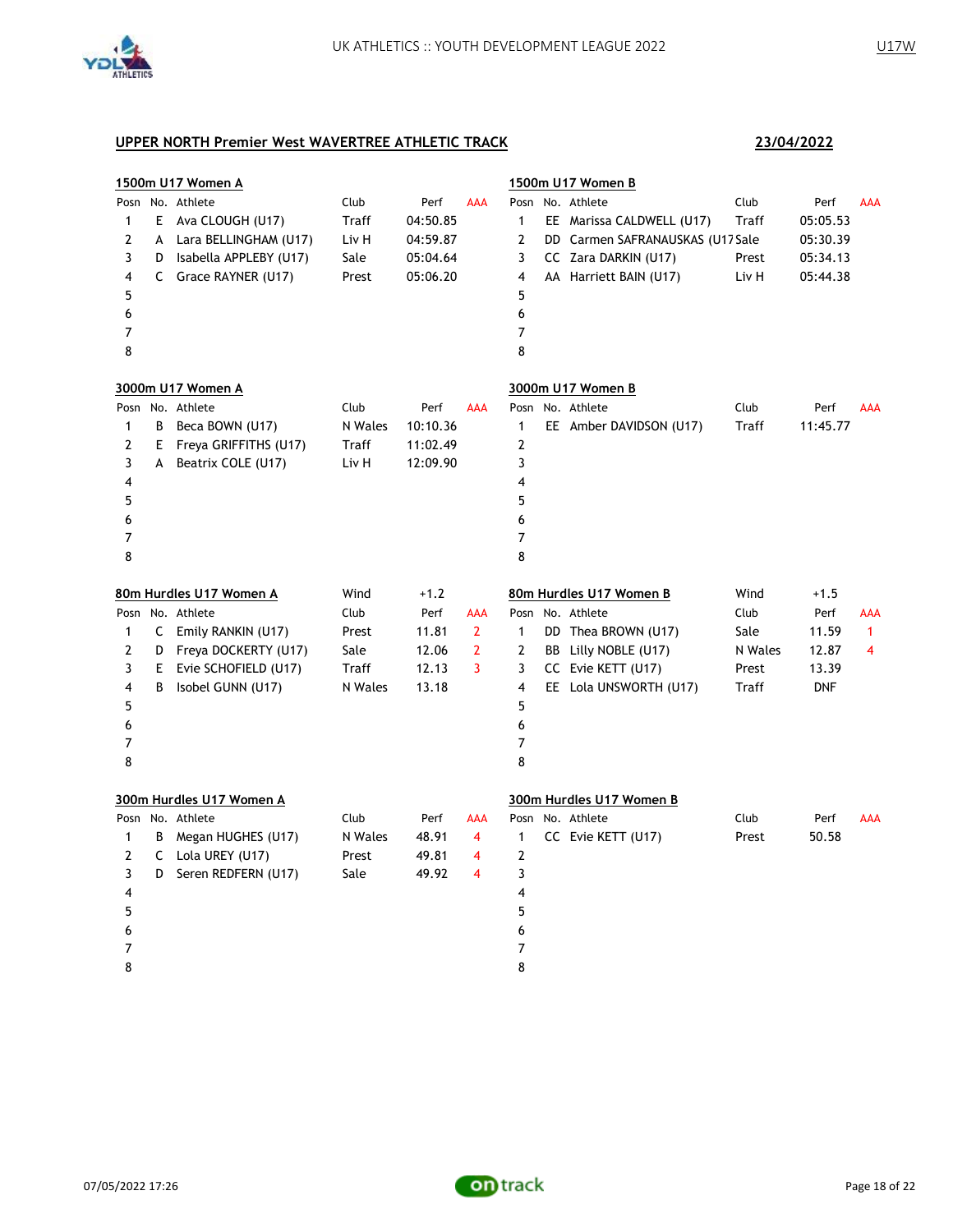

| 1500m s/c U17 Women A |    |                       |              |          |            | 1500m s/c U17 Women B |     |                        |       |              |            |
|-----------------------|----|-----------------------|--------------|----------|------------|-----------------------|-----|------------------------|-------|--------------|------------|
|                       |    | Posn No. Athlete      | Club         | Perf     | <b>AAA</b> |                       |     | Posn No. Athlete       | Club  | Perf         | <b>AAA</b> |
| 1                     | E. | Sophia ROIDITIS (U17) | Traff        | 05:40.56 |            | 1                     |     | EE Cleo BENTALL (U17)  | Traff | 06:29.64     |            |
| 2                     | A  | Phoebe MELIA (U17)    | Liv H        | 05:50.55 |            | 2                     |     |                        |       |              |            |
| 3                     |    |                       |              |          |            | 3                     |     |                        |       |              |            |
| 4                     |    |                       |              |          |            | 4                     |     |                        |       |              |            |
| 5                     |    |                       |              |          |            | 5                     |     |                        |       |              |            |
| 6                     |    |                       |              |          |            | 6                     |     |                        |       |              |            |
| 7                     |    |                       |              |          |            | 7                     |     |                        |       |              |            |
| 8                     |    |                       |              |          |            | 8                     |     |                        |       |              |            |
|                       |    | Long Jump U17 Women A |              |          |            |                       |     | Long Jump U17 Women B  |       |              |            |
| Posn                  |    | Bib Athlete           | Club         | Perf     | <b>AAA</b> | Posn                  |     | Bib Athlete            | Club  | Perf         | <b>AAA</b> |
| 1                     | C  | Cerys ALLEN (U17)     | Prest        | 5.100.9  | 3          | 1                     |     | CC Emily RANKIN (U17)  | Prest | $4.56 - 0.1$ |            |
| 2                     | Ε  | Lola UNSWORTH (U17)   | <b>Traff</b> | 5.07 1.9 | 4          | 2                     | A   | Reese MORROW (U17)     | Liv H | 4.01.5       |            |
| 3                     | D  | Freya DOCKERTY (U17)  | Sale         | 4.65 1.2 |            | 3                     | EE. | Daisy RYAN (U17)       | Traff | 3.42 0.2     |            |
| 4                     | AA | Alisha CARROLL (U17)  | Liv H        | 4.39 1.5 |            | 4                     |     |                        |       |              |            |
| 5                     | B  | Eli JONES (U17)       | N Wales      | 4.3413   |            | 5                     |     |                        |       |              |            |
| 6                     |    |                       |              |          |            | 6                     |     |                        |       |              |            |
| 7                     |    |                       |              |          |            | 7                     |     |                        |       |              |            |
| 8                     |    |                       |              |          |            | 8                     |     |                        |       |              |            |
|                       |    | High Jump U17 Women A |              |          |            |                       |     | High Jump U17 Women B  |       |              |            |
| Posn                  |    | Bib Athlete           | Club         | Perf     | <b>AAA</b> | Posn                  |     | Bib Athlete            | Club  | Perf         | <b>AAA</b> |
| 1                     | D  | Thea BROWN (U17)      | Sale         | 1.64     |            | 1                     |     | DD Seren REDFERN (U17) | Sale  | 1.50         | 4          |
| 2                     | A  | Phoebe MELIA (U17)    | Liv H        | 1.40     |            | 2                     |     | CC Emma TUNSTALL (U17) | Prest | 1.35         |            |
| 3                     | C  | Cerys ALLEN (U17)     | Prest        | 1.35     |            | 3                     | AA  | Dami AKINYA (U17)      | Liv H | 1.30         |            |
| 4                     | E  | Tia GROVER (U17)      | Traff        | 1.30     |            |                       |     |                        |       |              |            |

|      | Triple Jump U17 Women A |                      |         |       |     |   | Triple Jump U17 Women B |                     |       |      |            |  |  |
|------|-------------------------|----------------------|---------|-------|-----|---|-------------------------|---------------------|-------|------|------------|--|--|
| Posn |                         | Bib Athlete          | Club    | Perf  | AAA |   |                         | Posn Bib Athlete    | Club  | Perf | <b>AAA</b> |  |  |
|      | Е                       | Amber BROWN (U17)    | Traff   | 11.38 |     |   | C                       | Emma TUNSTALL (U17) | Prest | 9.75 | 4          |  |  |
| 2    | B                       | Isobel GUNN (U17)    | N Wales | 9.86  | 4   | 2 |                         | EE Daisy RYAN (U17) | Traff | 7.39 |            |  |  |
| 3.   |                         | CC Cervs ALLEN (U17) | Prest   | 9.76  | 4   |   |                         |                     |       |      |            |  |  |
| 4    | A                       | Reese MORROW (U17)   | Liv H   | 8.04  |     | 4 |                         |                     |       |      |            |  |  |
| 5.   | D                       | Emily PROBERT (U17)  | Sale    | X     |     | 5 |                         |                     |       |      |            |  |  |
| 6    |                         |                      |         |       |     | 6 |                         |                     |       |      |            |  |  |
|      |                         |                      |         |       |     |   |                         |                     |       |      |            |  |  |
| 8    |                         |                      |         |       |     | 8 |                         |                     |       |      |            |  |  |
|      |                         |                      |         |       |     |   |                         |                     |       |      |            |  |  |

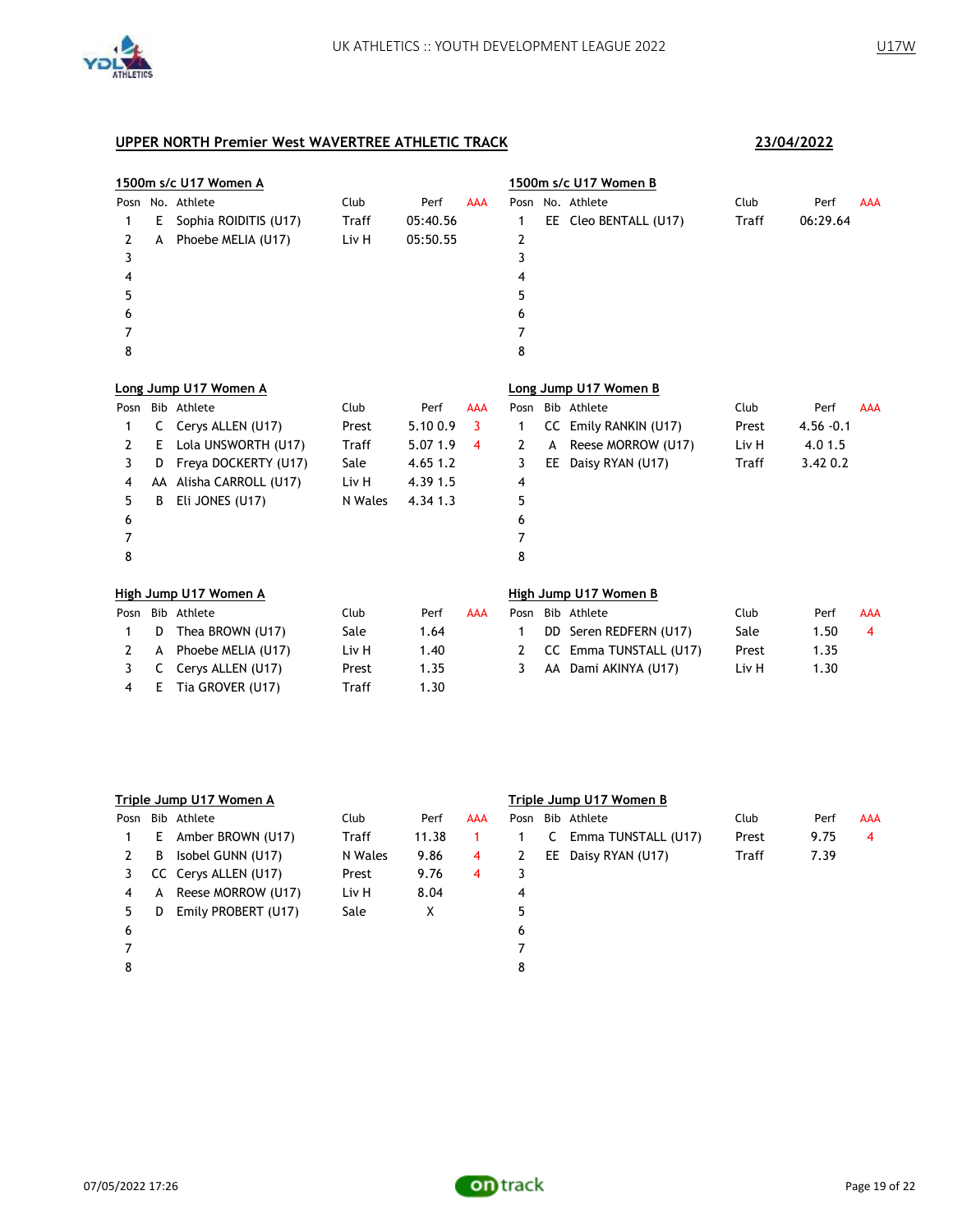

| Pole Vault U17 Women A |  |                        |       |      | Pole Vault U17 Women B |  |  |                          |      |      |     |
|------------------------|--|------------------------|-------|------|------------------------|--|--|--------------------------|------|------|-----|
|                        |  | Posn Bib Athlete       | Club  | Perf | AAA                    |  |  | Posn Bib Athlete         | Club | Perf | AAA |
|                        |  | D Becca MCLYNN (U17)   | Sale  | 2.90 |                        |  |  | DD Shona WILKINSON (U17) | Sale | 2.90 |     |
|                        |  | 2 C Ruby ALLISON (U17) | Prest | 2.10 |                        |  |  |                          |      |      |     |

|      |    | Shot U17 Women A          |         |       |                |      |    | Shot U17 Women B          |       |       |            |
|------|----|---------------------------|---------|-------|----------------|------|----|---------------------------|-------|-------|------------|
| Posn |    | Bib Athlete               | Club    | Perf  | AAA            | Posn |    | Bib Athlete               | Club  | Perf  | <b>AAA</b> |
| 1    | D  | Annabel AMADIN (U17)      | Sale    | 14.52 | 1              | 1    |    | CC Verity GLASSEY (U17)   | Prest | 9.30  | 4          |
| 2    | C  | Queenivette NGUTA (U17)   | Prest   | 11.30 | $\overline{2}$ | 2    |    | DD Laila HERSTELL (U17)   | Sale  | 8.85  |            |
| 3    | A  | Katelyn SWIFT (U17)       | Liv H   | 6.07  |                | 3    |    | EE Daria DWYER-ROSS (U17) | Traff | 4.87  |            |
| 4    | E. | Esther GOMEZ (U17)        | Traff   | 5.09  |                | 4    |    |                           |       |       |            |
| 5    |    |                           |         |       |                | 5    |    |                           |       |       |            |
| 6    |    |                           |         |       |                | 6    |    |                           |       |       |            |
| 7    |    |                           |         |       |                | 7    |    |                           |       |       |            |
| 8    |    |                           |         |       |                | 8    |    |                           |       |       |            |
|      |    | Discus U17 Women A        |         |       |                |      |    | Discus U17 Women B        |       |       |            |
|      |    | Posn Bib Athlete          | Club    | Perf  | <b>AAA</b>     |      |    | Posn Bib Athlete          | Club  | Perf  | <b>AAA</b> |
| 1    | D  | Annabel AMADIN (U17)      | Sale    | 29.62 | 3              | 1    | E. | Esther GOMEZ (U17)        | Traff | 10.40 |            |
| 2    | B  | Megan BROWN (U17)         | N Wales | 27.11 | 4              | 2    |    | DD Isabella APPLEBY (U17) | Sale  | 9.17  |            |
| 3    | C  | Verity GLASSEY (U17)      | Prest   | 25.91 | 4              | 3    |    | AA Tegan SIDEBOTHAM (U17) | Liv H | 7.01  |            |
| 4    | A  | Katelyn SWIFT (U17)       | Liv H   | 19.86 |                | 4    |    |                           |       |       |            |
| 5    |    | EE Daria DWYER-ROSS (U17) | Traff   | 11.52 |                | 5    |    |                           |       |       |            |
| 6    |    |                           |         |       |                | 6    |    |                           |       |       |            |
| 7    |    |                           |         |       |                | 7    |    |                           |       |       |            |
| 8    |    |                           |         |       |                | 8    |    |                           |       |       |            |
|      |    | Hammer U17 Women A        |         |       |                |      |    | Hammer U17 Women B        |       |       |            |
| Posn |    | Bib Athlete               | Club    | Perf  | <b>AAA</b>     |      |    | Posn Bib Athlete          | Club  | Perf  | <b>AAA</b> |
| 1    | A  | Katelyn SWIFT (U17)       | Liv H   | 33.13 | 4              | 1    |    | EE Tia GROVER (U17)       | Traff | 12.93 |            |
| 2    | C  | Verity GLASSEY (U17)      | Prest   | 21.96 |                | 2    |    |                           |       |       |            |
| 3    | E. | Lily EDSON (U17)          | Traff   | 17.42 |                | 3    |    |                           |       |       |            |
| 4    |    |                           |         |       |                | 4    |    |                           |       |       |            |
| 5    |    |                           |         |       |                | 5    |    |                           |       |       |            |
| 6    |    |                           |         |       |                | 6    |    |                           |       |       |            |
| 7    |    |                           |         |       |                | 7    |    |                           |       |       |            |
| 8    |    |                           |         |       |                | 8    |    |                           |       |       |            |

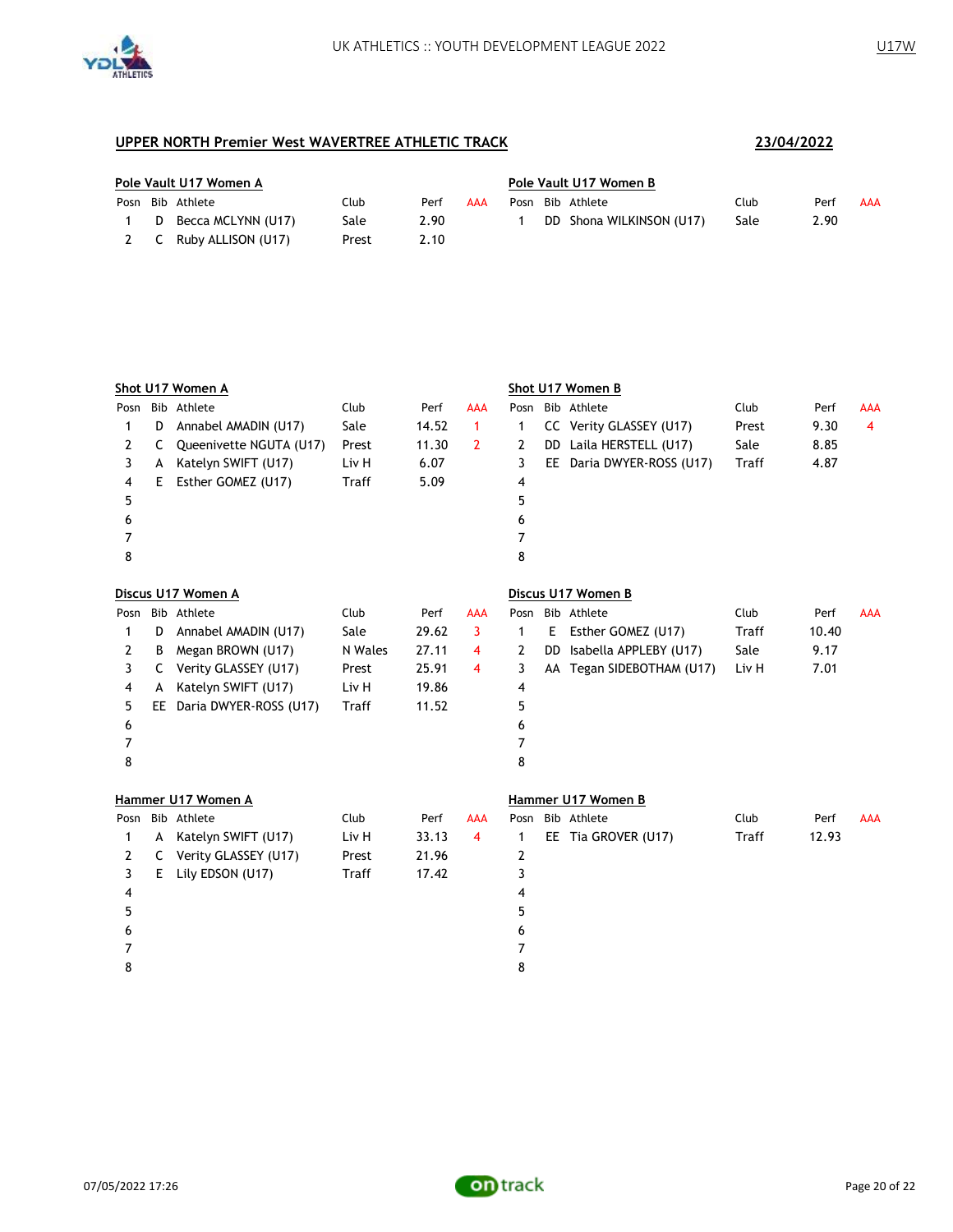

### **Javelin U17 Women A Javelin U17 Women B** Posn Bib Athlete Club Perf AAA Posn Bib Athlete Club Perf AAA B Megan BROWN (U17) N Wales 32.78 4 1 EE Mya STEWART (U17) Traff 10.26 2 E Lola UNSWORTH (U17) Traff 29.04 4 2 AA Dami AKINYA (U17) Liv H 8.46 3 C Emma TUNSTALL (U17) Prest 26.46 3 4 A Phoebe MELIA (U17) Liv H 12.45 4 5 7 8

#### **4 x 100m U17 Women A**

|    |   | Posn No. Runners                                                                           | Club    | Perf  |
|----|---|--------------------------------------------------------------------------------------------|---------|-------|
|    |   | Emily RANKIN (U17), Queenivette NGUTA (U17), Evie NOBLETT (U17), Cerys ALLEN (U17)         | Prest   | 49.25 |
|    | D | Thea BROWN (U17), Freya DOCKERTY (U17), Natachi NWOSU (U17), Laila HERSTELL (U17)          | Sale    | 50.25 |
|    | В | Lilly NOBLE (U17), Eli JONES (U17), Tesni OWEN (U17), Isobel GUNN (U17)                    | N Wales | 53.09 |
|    | А | Ebiosereme EKHUEMELO (U17), Tegan SIDEBOTHAM (U17), Dami AKINYA (U17), Diana EMEHELU (U17) | Liv H   | 53.22 |
| 5. | Ε | Evie SCHOFIELD (U17), Sophie ELLIS (U17), Lily EDSON (U17), Esther GOMEZ (U17)             | Traff   | 54.05 |
|    |   |                                                                                            |         |       |

- 
- 

#### **4 x 300m U17 Women A**

|    |   | Posn No. Runners                                                                         | Club    | Perf     |
|----|---|------------------------------------------------------------------------------------------|---------|----------|
|    | C | Lola UREY (U17), Emma TUNSTALL (U17), Emily RANKIN (U17), Lucy POOLE (U17)               | Prest   | 03:03.23 |
|    | d | Isabelle BRYAN (U17), Seren REDFERN (U17), Sophie ARMITAGE (U17), Isabella APPLEBY (U17) | Sale    | 03:06.81 |
|    | e | Lily EDSON (U17), Tia GROVER (U17), Sophie ELLIS (U17), Millie BAYMAN (U17)              | Traff   | 03:09.21 |
| 4  | a | Phoebe MELIA (U17), Reese MORROW (U17), Tegan SIDEBOTHAM (U17), Alisha CARROLL (U17)     | Liv H   | 03:09.79 |
| 5. | b | Megan HUGHES (U17), Tesni OWEN (U17), Ella GRUNDY (U17), Beca BOWN (U17)                 | N Wales | 03:13.21 |
|    |   |                                                                                          |         |          |

- 
- 
-